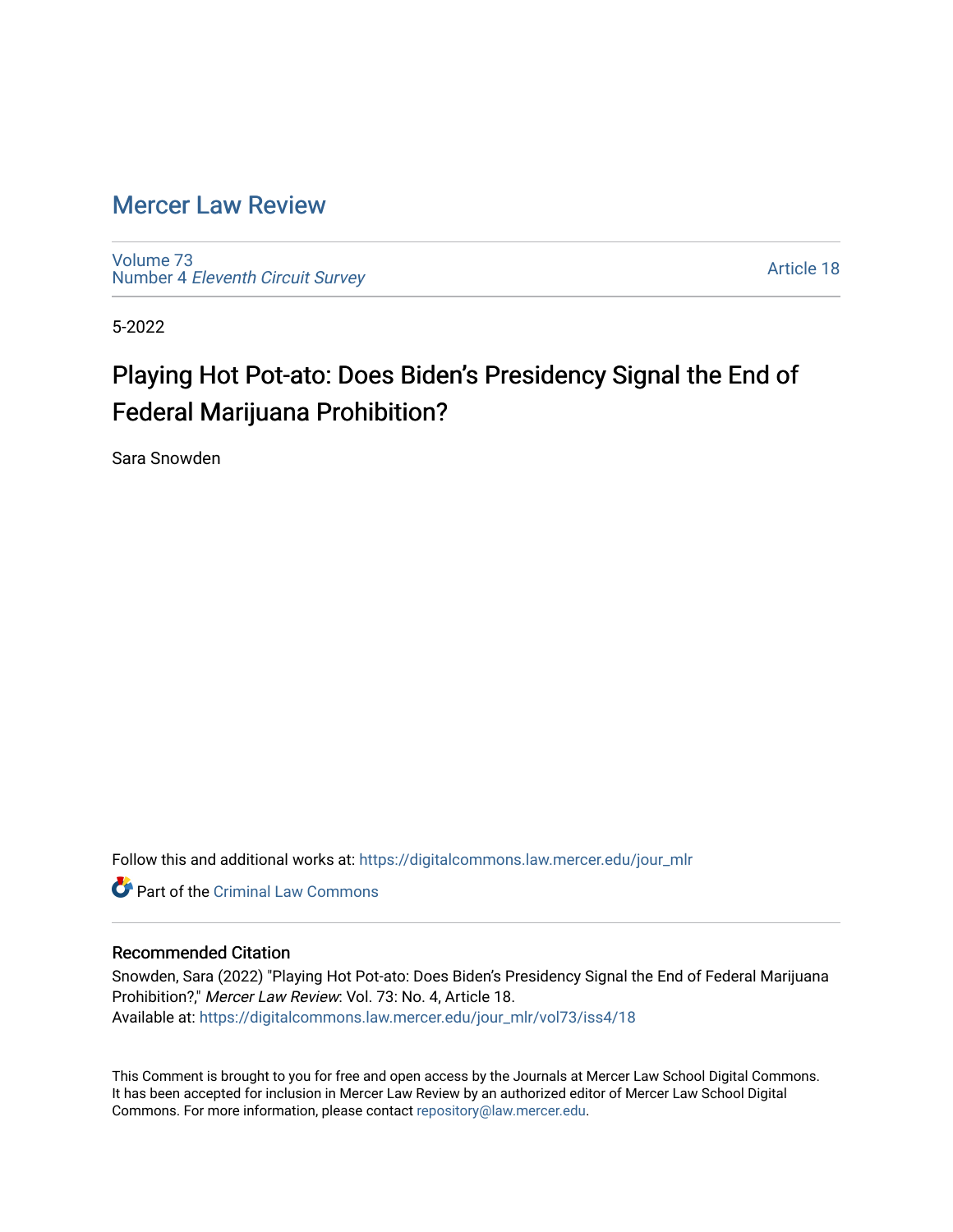# **Playing Hot Pot-ato: Does Biden's Presidency Signal the End of Federal Marijuana Prohibition?**

# **Sara Snowden**\*

# I. INTRODUCTION

"Hot Potato is a very different game when the people playing are starving."1 In the context of federal marijuana legalization, various branches and agencies within the government have long engaged in a game of political hot potato—tossing responsibility for legalization off into the hands of someone (anyone) else. These evasive maneuvers are not victimless. As an overwhelming majority of states have taken actions to legalize or decriminalize marijuana, unsuspecting citizens have been caught in the crosshairs between conflicting state and federal laws.

Take for example David Doe,<sup>2</sup> a resident of Colorado,<sup>3</sup> who suffered many afflictions. Three years ago, he was diagnosed with an inoperable tumor which not only caused chronic pain but also epilepsy as well. To alleviate his symptoms, his oncologist prescribed medical marijuana. Faced with impending death, David packed his medical marijuana and drove to the neighboring state of Kansas<sup>4</sup> to visit family. Shortly after crossing into Kansas, David was arrested and charged with violating federal drug laws. David protested that he had a valid prescription and a medical marijuana card, but these defenses were unavailing. Though some states, like Colorado, have legalized marijuana for medical and recreational use, it remains illegal under federal law and, therefore, David was subject to federal criminal prosecution. David was a starving

<sup>\*</sup> To Professor Jim Fleissner, thank you being a source of inspiration and guidance. To my family, thank you for your unwavering support.

<sup>1.</sup> PERSON (Paramount Pictures 2007).

<sup>2.</sup> David Doe is a fictional character created for illustrative purposes.

<sup>3.</sup> Medical and recreational marijuana is legal in Colorado.

<sup>4.</sup> Medical and recreational marijuana is illegal in Kansas.

<sup>1383</sup>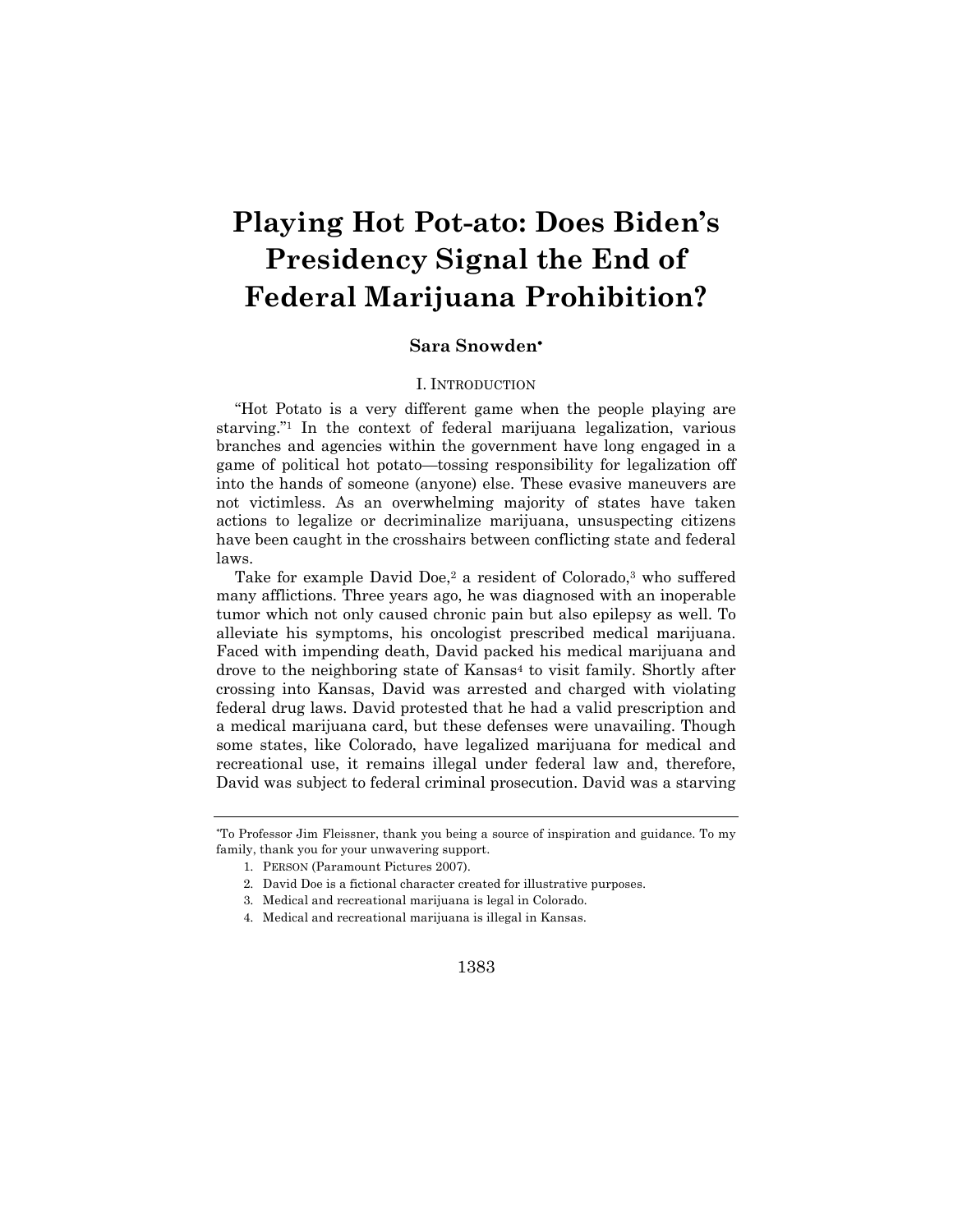victim of the federal government's hot potato approach to marijuana legalization.

Though David's story is fictional, the scenario is all too real. The United States currently operates in a cloud of uncertainty as it relates to conflicting federal and state marijuana drug laws. People living in states where marijuana has been legalized can easily find themselves guilty of a federal infraction because of the dissonance between the laws. This comment explores the origins of the federal marijuana prohibition; the evolution of marijuana laws and their enforcement; the role of the President and Attorney General; and potential solutions for concluding the federal prohibition. Specifically, this Comment proposes that the most realistic approach to federal legalization requires stairstepped, modest legislation—a departure from the failed "full kitchen sink" bills of the past. The idea is that "slow and steady wins the race." Because federal legalization of marijuana requires an act of Congress, any proposed legislation must be crafted to appeal to both houses as well as the Biden Administration.

# II. HISTORY OF THE CONTROLLED SUBSTANCES ACT

### *A. Controlled Substances Act Basics*

Despite the fact that many states have decriminalized marijuana<sup>5</sup> for medical or recreational use, marijuana remains an illegal substance under federal law.<sup>6</sup> The Controlled Substances Act (CSA),<sup>7</sup> enacted in 1970 in response to President Nixon's "War on Drugs,"8 placed the control of marijuana under federal jurisdiction and established the statutory framework through which the federal government regulates the production, possession, and distribution of controlled substances.9 Under the CSA, there are five schedules in which a substance may be

<sup>5.</sup> Marijuana, often used as a synonym for "cannabis," refers to the parts or products of the plant *Cannabis sativa* which contain substantial amounts of tetrahydrocannabinol (THC). THC is responsible for the effects marijuana has on a person's mental state. "Hemp" is derived from cannabis plants that contain little THC. Cannabis plants also contain cannabidiol (CBD). Collectively, THC and CBD are called "cannabinoids." *Cannabis (Marijuana) and Cannabinoids: What You Need to Know*, NAT'L CTR. FOR COMPLEMENTARY AND INTEGRATIVE HEALTH (Nov. 2019), https://www.nccih.nih.gov/health/cannabis-marijuana-and-cannabinoids-what-you-needto-know.

<sup>6</sup>*. See* Controlled Substances Act, 21 U.S.C. § 811 (2015).

<sup>7</sup>*. Id.*; 21 U.S.C. § 812 (2018).

<sup>8.</sup> LISA N. SACCO, U.S. CONG. RESEARCH SERV., R43749, DRUG ENFORCEMENT IN THE UNITED STATES: HISTORY, POLICY, AND TRENDS (2014).

<sup>9</sup>*. Id.*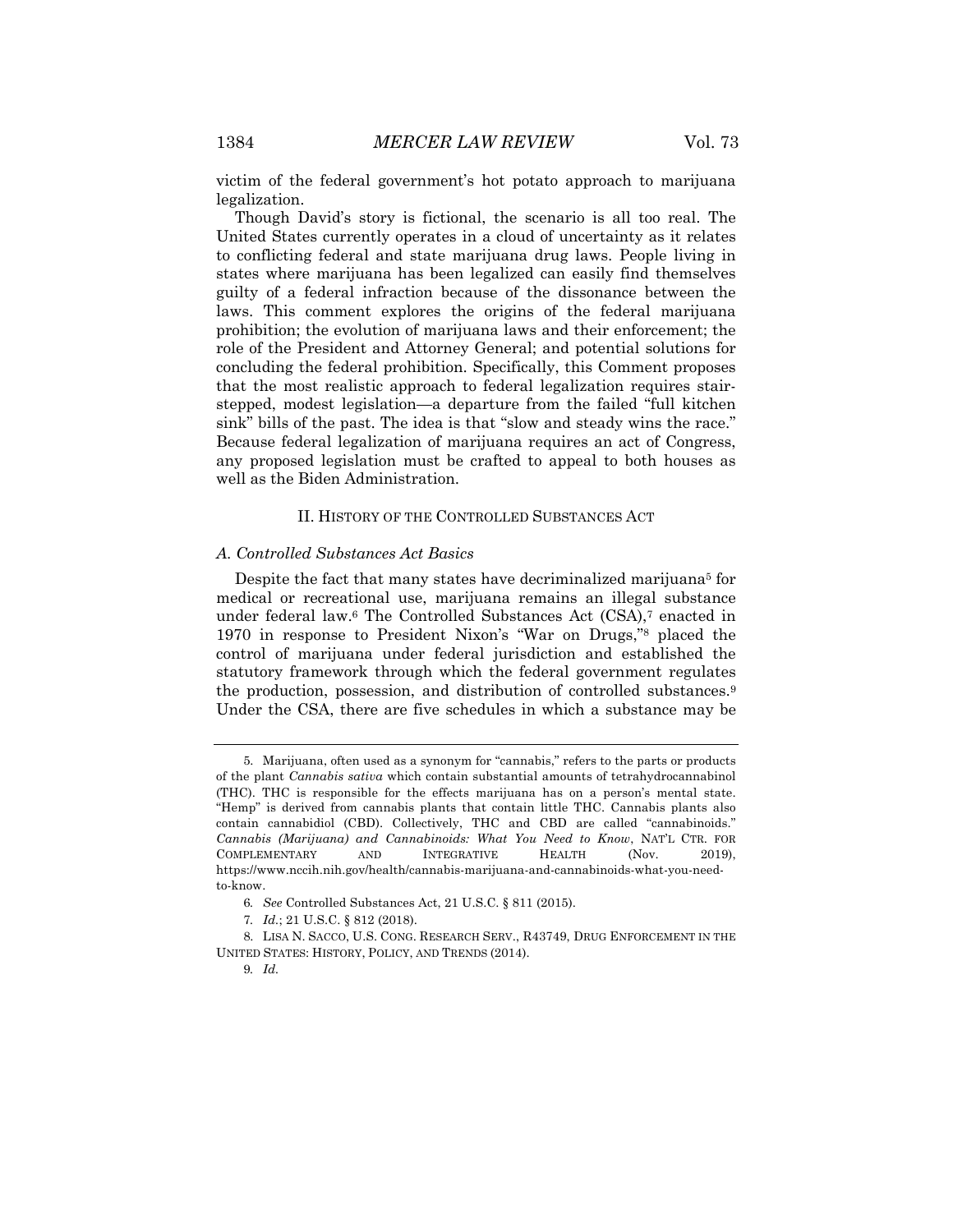classified.10 Schedule I is the most restrictive category, and Schedule V is the least.11 Classifications into one of the five schedules are based on: (1) actual or relative potential for abuse; (2) known scientific evidence of pharmacological effects; (3) current scientific knowledge of the substance; (4) history and current pattern of abuse; (5) scope, duration, and significance of abuse; (6) risk to public health; (7) psychic or physiological dependence liability; and (8) whether the substance is an immediate precursor of another controlled substance.12

Schedule I controlled substances have no accepted medical uses, lack safety for use under medical supervision, and have a high potential for abuse.13 In addition to marijuana, Schedule I also consists of drugs like heroin, lysergic acid diethylamide (LSD), and ecstasy.<sup>14</sup> Schedule II controlled substances are those which have an accepted medical use, but also have a high potential for abuse and addiction.15 Examples of Schedule II substances include oxycodone, fentanyl, morphine, opium, codeine, hydrocodone, methamphetamine, and pentobarbital.16 Schedule III substances, like Tylenol with Codeine, have medical uses and a lesser potential for abuse.17 Schedule IV substances include drugs such as Xanax, Klonopin, Valium, and Ativan.18 These are drugs that have a low potential for abuse relative to substances in Schedule III.<sup>19</sup> Finally, Schedule V substances are drugs with a low potential for abuse and contain limited quantities of certain narcotics such as Robitussin and Phenergan.20 Therefore, drugs that are less harmful are likely to be classified as Schedule V controlled substances while drugs that are more harmful are likely to be classified as Schedule I or II controlled substances.

<sup>10.</sup> 21 U.S.C. § 812(a) (2018).

<sup>11.</sup> 21 U.S.C. § 812(b) (2018).

<sup>12.</sup> 21 U.S.C. § 811(c) (2015).

<sup>13.</sup> 21 U.S.C. § 812(b)(1) (2018).

<sup>14.</sup> 21 C.F.R. § 1308.11 (2011); *Controlled Substance Schedules*, U.S. DEPT. OF JUSTICE DRUG ENFORCEMENT ADMIN. DIVERSION CONTROL DIVISION, https://www.deadiversion.usdoj.gov/schedules/ (last visited Aug. 29, 2021).

<sup>15</sup>*. Controlled Substance Schedules*, U.S. DEPT. OF JUSTICE DRUG ENFORCEMENT ADMIN. DIVERSION CONTROL DIVISION, https://www.deadiversion.usdoj.gov/schedules/ (last visited Aug. 29, 2021).

<sup>16</sup>*. Id.*; 21 C.F.R. § 1308.12 (2021).

<sup>17</sup>*. Controlled Substance Schedules*, U.S. DEPT. OF JUSTICE DRUG ENFORCEMENT ADMIN. DIVERSION CONTROL DIVISION, https://www.deadiversion.usdoj.gov/schedules/ (last visited Aug. 29, 2021).

<sup>18</sup>*. Id.*

<sup>19</sup>*. Id.*

<sup>20</sup>*. Id.*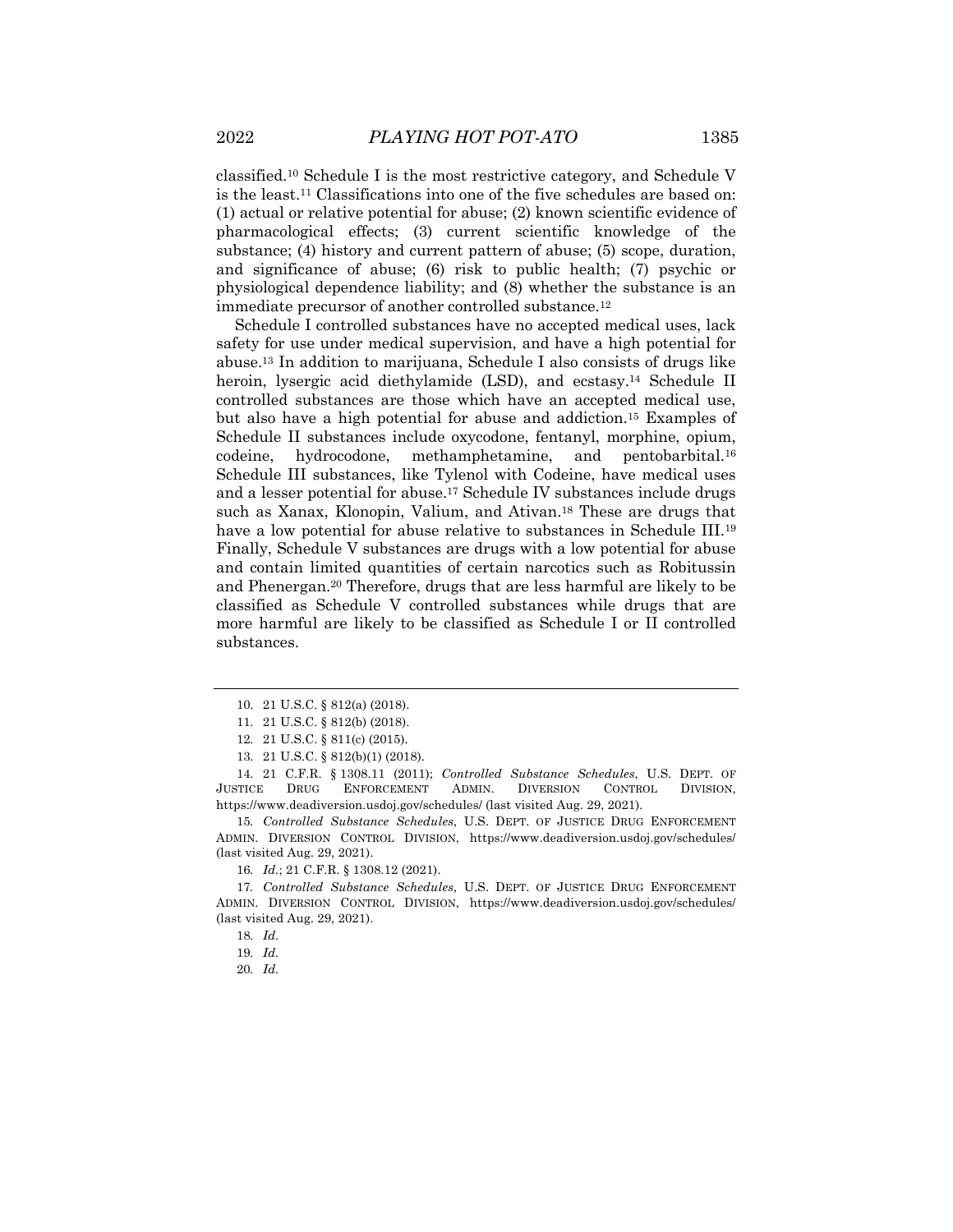Federal and state authorities do not always agree on the medical utility and public health risks associated with marijuana. To illustrate, although thirty-six states have legalized the use of marijuana for medicinal purposes,<sup>21</sup> the Food and Drug Administration (FDA)—the agency with the federal authority to approve drugs for medical use has not.<sup>22</sup> Consistent with the FDA's position, marijuana therefore remains classified as a Schedule I controlled substance under the CSA.23 Consequently, this legal dissonance has resulted in an uneasy truce between federal and state authorities, subject to change at the slightest political whim.

# *B. Constitutional Basis of Authority to Regulate Marijuana*

Federal emphasis on drug enforcement has ebbed and flowed with changes in presidential administrations. In 1963, President Kennedy's Administration commissioned a report on curbing narcotic drug abuse which recommended increased national drug enforcement initiatives.<sup>24</sup> Building on this foundation, in 1968 "President Johnson fundamentally reorganized the federal drug control agencies" by merging them together into the Bureau of Narcotics and Dangerous Drugs.25 Consequently, streamlining these agencies transferred federal oversight of drug enforcement from the Department of the Treasury to the Department of Justice (DOJ). Therefore, the basis of Congress's constitutional authority shifted from the federal government's taxation powers<sup>26</sup> to its power to regulate interstate commerce.<sup>27</sup>

The Supreme Court has held the Commerce Clause<sup>28</sup> not only grants the federal government the authority to regulate interstate but also intrastate activities affecting commerce.29 "[E]ven if . . . [the] activity

27. SACCO, *supra* note 8.

28. U.S. CONST. art. I, § 8, cl. 3 (Congress has the power "[t]o regulate Commerce . . . among the several States . . . .").

29. Perez v. United States, 402 U.S. 146, 150 (1971).

<sup>21</sup>*. State Medical Cannabis Laws*, NAT'L CONF. OF STATE LEGISLATURES, (Aug. 23, 2021), https://www.ncsl.org/research/health/state-medical-marijuana-laws.aspx.

<sup>22</sup>*. Marijuana/Cannabis Drug Fact Sheet*, U.S. DEPT. OF JUSTICE DRUG ENFORCEMENT ADMIN., (April 2020), https://www.dea.gov/sites/default/files/2020- 06/Marijuana-Cannabis-2020\_0.pdf.

<sup>23</sup>*. Id.*

<sup>24.</sup> Exec. Order No. 11076, 27 Fed. Reg. 477 (Jan. 15, 1963); SACCO, *supra* note 8.

<sup>25.</sup> Gonzalez v. Raich, 545 U.S. 1, 12 (2005) (explaining President Johnson merged the Bureau of Narcotics, housed in the Department of the Treasury, with the Bureau of Drug Abuse and Control to create the Bureau of Narcotics and Dangerous Drugs).

<sup>26.</sup> U.S. CONST. art. I, § 8, cl. 1 ("The Congress shall have the Power To lay and collect Taxes, Duties, Imposts and Excises . . . .").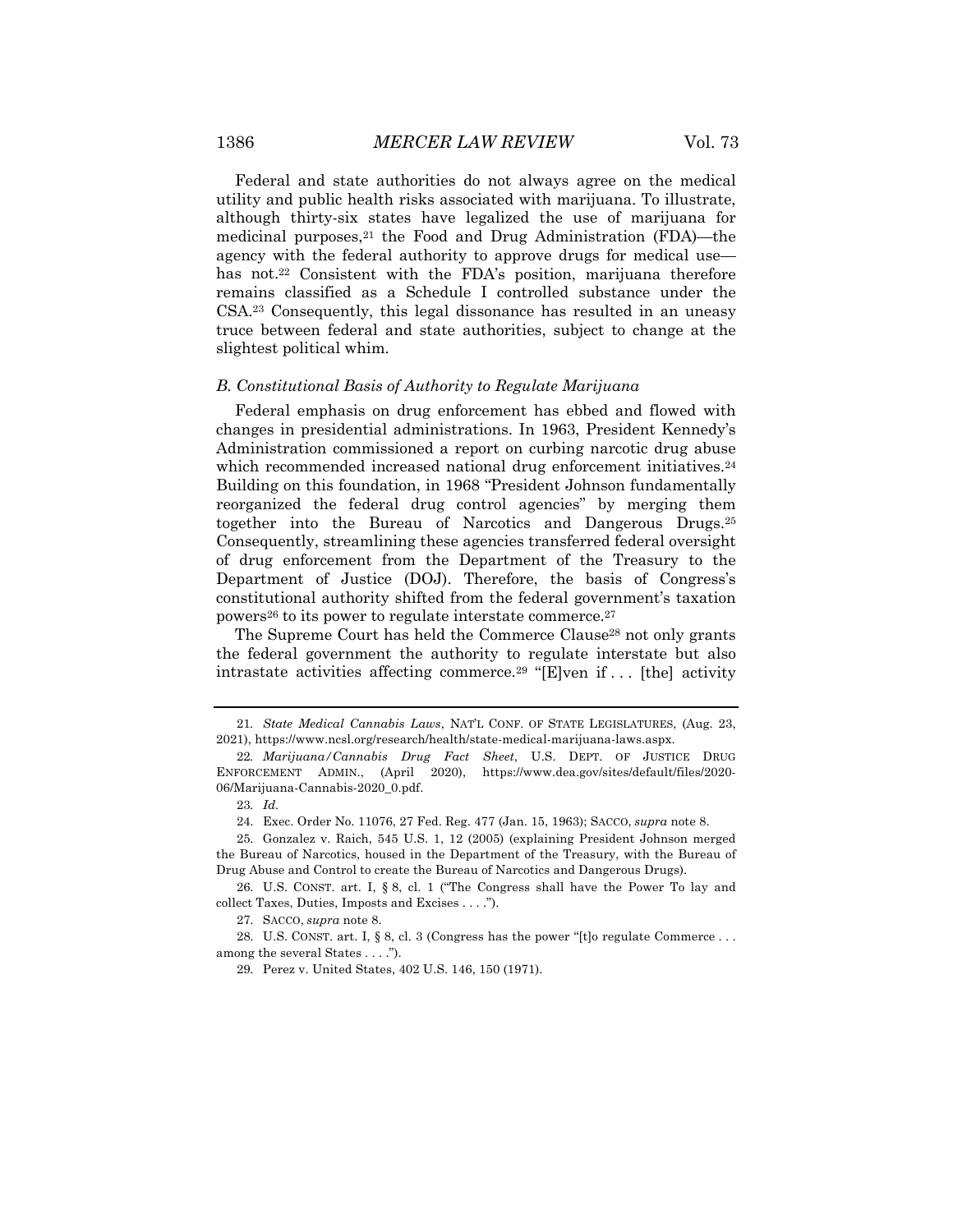[is] local and though it may not be regarded as commerce, it may still, whatever its nature, be reached by Congress if it exerts a substantial economic effect on interstate commerce . . . irrespective of whether such effect is" direct or indirect.30 Hence, where criminal activity, even if purely local, has a substantial impact on interstate commerce, Congress may enact legislation against it.31

In *Gonzalez v. Raich*,<sup>32</sup> the Supreme Court upheld the federal government's authority to act under the Commerce Clause to regulate locally cultivated marijuana for medicinal use by patients in California, even though the practice was permissible under state law.33 The Court paralleled *Raich* with precedent, *Wickard v. Filburn*,34 a case involving wheat grown for home consumption, and held Congress had the power to regulate local, noncommercial drug activity within the states because the manufacture and possession of marijuana posed a threat to a national market.35 Furthermore, "the *de minimis* character of individual instances . . . is of no consequence."36 The primary purpose of the CSA was to control the supply and demand of controlled substances.37 Exempting marijuana for home-consumption from federal control would have a substantial influence on national price and market conditions.38 Given concerns about the dispersion of locally grown and consumed marijuana into illicit channels, the Court had "no difficulty concluding that Congress had a rational basis for believing that failure to regulate the intrastate manufacture and possession of marijuana would leave a gaping hole in the CSA."39

## *C. Nixon's War on Drugs: The Emergence of the CSA and DEA*

Shortly after taking office in 1969, President Richard Nixon declared a national war on drugs, citing drug abuse as "America's public enemy

- 34*. Wickard*, 317 U.S. at 111.
- 35*. Raich*, 545 U.S. at 17–19.

39*. Id.* at 22.

<sup>30.</sup> Wickard v. Filburn, 317 U.S. 111, 125 (1942) (holding wheat grown wholly for home consumption was within the scope of the Commerce Clause and federal regulation because it supplied the need of the grower that would otherwise be satisfied by his purchases in the open market).

<sup>31</sup>*. Perez*, 402 U.S. at 154 ("Extortionate credit transactions, though purely intrastate, may in the judgment of Congress affect interstate commerce.").

<sup>32</sup>*. Raich*, 545 U.S. at 1.

<sup>33</sup>*. Id.*

<sup>36</sup>*. Id.* at 17.

<sup>37</sup>*. Id.* at 19.

<sup>38</sup>*. Id.*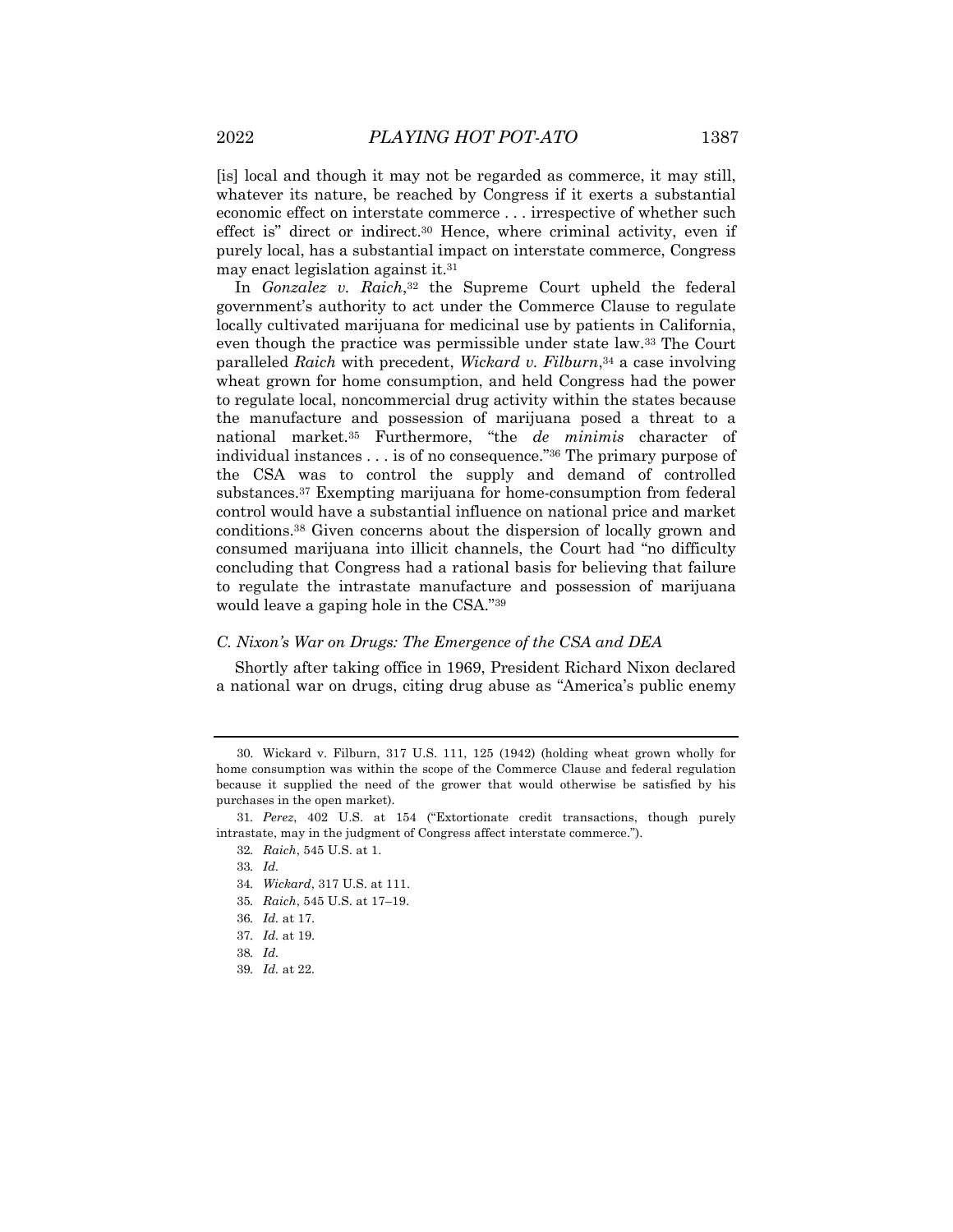number one."<sup>40</sup> Constructive rather than literal,<sup>41</sup> this war sought to attack drug abuse through enhanced federal control and law enforcement initiatives.42 As part of the war on drugs, Nixon pushed for the passage of comprehensive federal drug laws, increased federal funding for drug control agencies, and proposed strict measures such as mandatory prison sentencing for drug crimes.43

The result of Nixon's initiatives was the birth of the CSA. "[E]nacted as Title II of the Comprehensive Drug Abuse Prevention and Control Act of 1970... [the CSA] placed the control of select plants," like marijuana, "under federal jurisdiction."44 Subsequently, Nixon also authorized the creation of the Drug Enforcement Administration (DEA)—a federal agency within the Department of Justice dedicated to enforcing the CSA.45 Specifically, the single-mission of the DEA was

[T]o enforce the controlled substances laws and regulations of the United States and bring to the criminal and civil justice system . . . those organizations and principal members of organizations, involved in the growing, manufacture, or distribution of controlled substances appearing in or destined for illicit traffic in the United States . . . .46

Thus, the DEA was charged with coordinating all federal drug enforcement efforts with state and local authorities and had a significant impact in fighting the war on drugs.<sup>47</sup>

#### III. FEDERAL ENFORCEMENT OF THE CSA AND MARIJUANA DRUG LAWS

As head of the DOJ and chief law enforcement officer of the federal government, the Attorney General (AG) oversees the DEA and bears ultimate responsibility for the enforcement of the CSA and related

43. Richard Nixon, President of the United States, Special Message to the Congress on Drug Abuse Prevention and Control (June 17, 1971).

<sup>40.</sup> Richard Nixon, President of the United States, Remarks About an Intensified Program for Drug Abuse Prevention and Control (June 17, 1971).

<sup>41.</sup> Garcia v. United States, No. 2:04-CR-16-FTM29DNF, 2009 WL 2781740, at \*7 (M.D. Fla. Aug. 28, 2009) ("The 'war on drugs' metaphor . . . is not a literal war within the meaning of the Constitution.").

<sup>42.</sup> Nixon, *supra* note 40.

<sup>44.</sup> SACCO, *supra* note 8.

<sup>45.</sup> Exec. Order No. 11727, 38 Fed. Reg. 18357 (July 6, 1973).

<sup>46</sup>*. Our Mission*, U.S. DEPT. OF JUSTICE DRUG ENFORCEMENT ADMIN., https://www.dea.gov/who-we-are/about (last visited Sept. 9, 2021).

<sup>47.</sup> SACCO, *supra* note 8.; *The DEA Years*, U.S. DEPT. OF JUSTICE DRUG ENFORCEMENT ADMIN., https://www.dea.gov/sites/default/files/2021-04/1970-1975\_p\_30- 39\_0.pdf (last visited Sept. 9, 2021).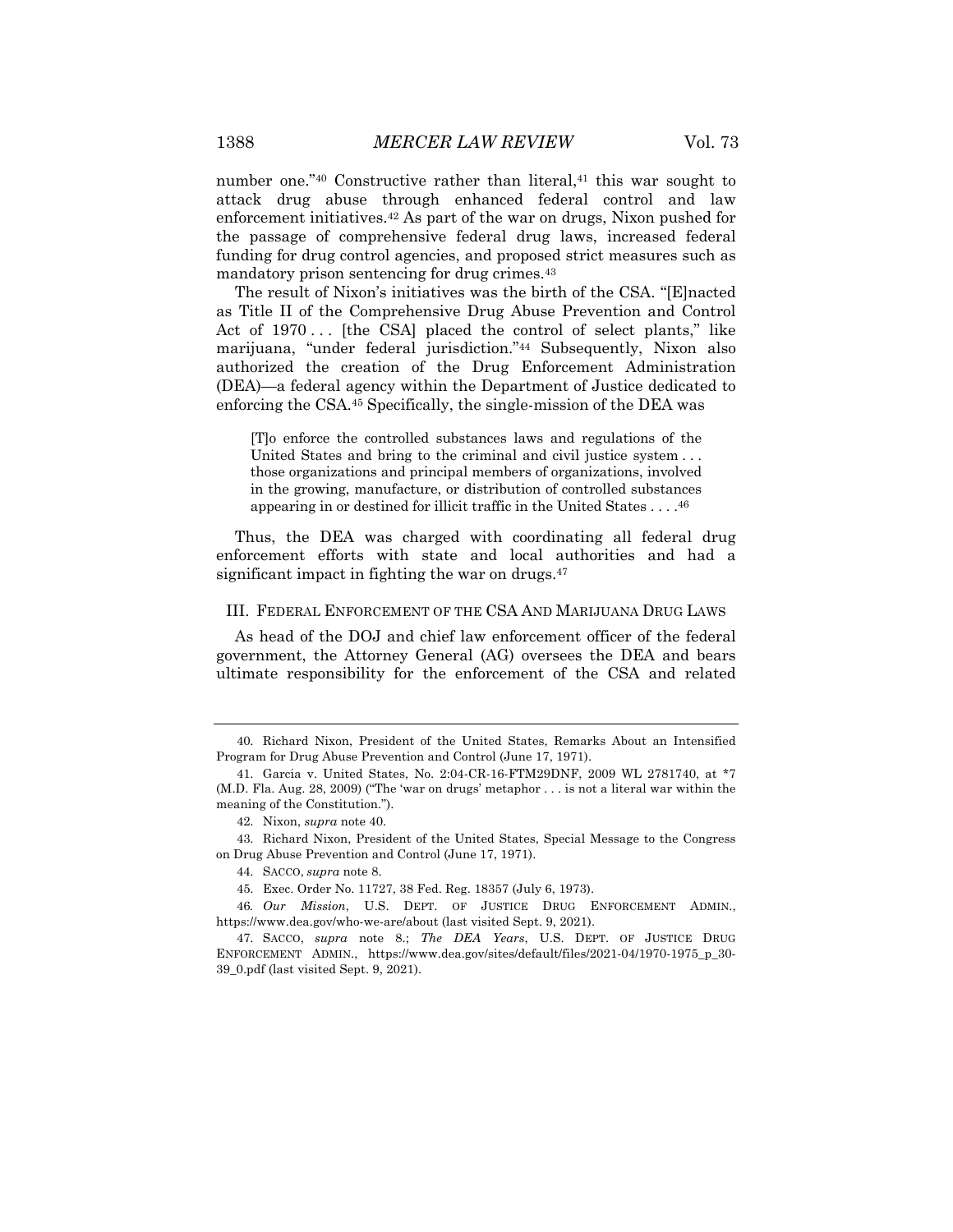policies.48 Consequently, in concert with the Secretary of Health and Human Services (HHS), the AG has the authority to add, delete, or change the schedule of a drug or substance within the CSA.49 In determining whether, and to what degree, a drug or substance should be controlled, the AG considers, *inter alia*, the actual or relative potential for abuse, scientific evidence of pharmacological effects, and

Appointed by the President and confirmed by the Senate, the AG is a member of the President's Cabinet.51 As one the President's closest confidants, it is unsurprising that the AG's gusto toward enforcing the CSA against certain drugs, like marijuana, is closely tied to the prerogatives of the sitting President.

#### *A. Reagan Administration and AG Meese: "Just Say No"*

The Reagan Administration, which stressed the importance of vigorous enforcement of the CSA, is a prime example of how the President and AG have worked in concert to combat drug use.52 The President and First Lady, Nancy Reagan, famously embarked on a nationwide "Just Say No" campaign to encourage Americans to "us[e] every opportunity to force the issue of not using drugs to the point of making others uncomfortable . . . ."53 Additionally, in his second term, President Reagan more than tripled federal spending for drug law enforcement to strengthen the power of then-Attorney General, Meese.54

risks to public health.50

<sup>48</sup>*. Organization, Mission & Functions Manual: Attorney General, Deputy And Associate*, U.S. DEPT. OF JUSTICE, https://www.justice.gov/jmd/organization-mission-andfunctions-manual-attorney-general#ag (last visited Sept. 9, 2021) (in 1870, Congress's Act to Establish the Department of Justice established the Attorney General as head of the Department of Justice, giving the Attorney General control of all U.S. Attorneys).

<sup>49.</sup> 21 U.S.C. § 811(a) (2015). *But see* 21 U.S.C. § 811(b) (2015) ("The Attorney General shall, before initiating proceedings under subsection (a) to control a drug or other substance or to remove a drug or other substance entirely from the schedules . . . request from the Secretary [of HHS] a scientific and medical evaluation, and his recommendations, as to whether such drug or other substance should be so controlled . . . [t]he recommendations of the Secretary to the Attorney General shall be binding on the Attorney General . . . and if the Secretary recommends that a drug or other substance not be controlled, the Attorney General shall not control the drug or other substance.").

<sup>50.</sup> 21 U.S.C. § 811(c).

<sup>51</sup>*. The Executive Branch*, THE WHITE HOUSE, https://www.whitehouse.gov/about-thewhite-house/our-government/the-executive-branch/ (last visited Sept. 9, 2021).

<sup>52.</sup> Ronald Reagan, President of the United States, Address to the Nation on the Campaign Against Drug Abuse (Sept. 14, 1986).

<sup>53</sup>*. Id.*

<sup>54</sup>*. Id.*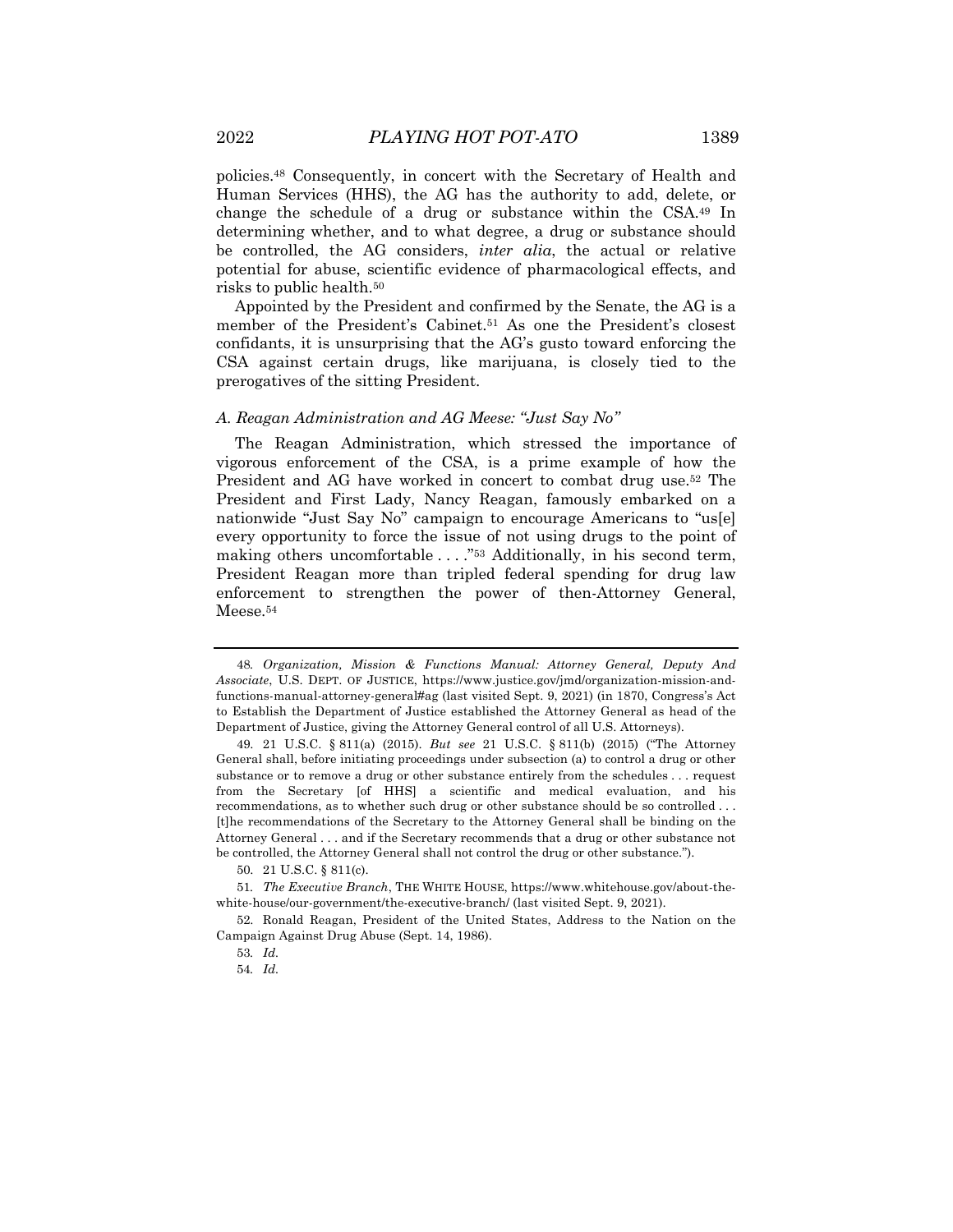Predictably, Meese declared "drug law enforcement the number one priority of the Department of Justice."55 The emphasis shifted away from only restricting the supply of drugs to also attacking demand.56 Between 1984 and 1985, the DOJ set new records for seizures of marijuana and subsequently saw nearly a 20% decrease in usage in the under-twenty-five age group.57 By 1986, Meese orchestrated a 134% increase in the number of federal drug law convictions compared to 1980—the "kid-gloves" era of the Carter Administration.58

Meese was aided by Congress's enactment of the Anti-Drug Abuse Act of 1986 (Anti-Drug Act)<sup>59</sup> which established set criminal penalties for simple possession of a controlled substance.<sup>60</sup> Emboldened by the Anti-Drug Act, Meese attacked the demand for the drugs by authorizing an exponential increase in drug consumers charged and subsequently convicted of possession.61 Notably, these possession convictions were not isolated to "hard drugs" such as cocaine and heroin.62 In fact, of all offenders convicted of simple possession in 1986, 78% were for possession of marijuana.63 Therefore, this sharp increase in convictions for drug possession during the Reagan Administration was likely "caused by a heightened Federal attention to all drug cases and the rapid expansion of Federal resources for drug prosecutions, which may have resulted in fewer deferrals of simple possession cases to local prosecutors."64

59. Anti-Drug Abuse Act of 1986, Pub. L. No. 99-570, 1986, 100 Stat. 3207.

61*. Drug Law Violators*, U.S. DEPT. OF JUSTICE (June 1988), https://bjs.ojp.gov/content/pub/pdf/dlv80-86.pdf.

<sup>55.</sup> Edwin Meese, Attorney General of the United States, The National Partnership to Prevent Drug and Alcohol Abuse Dinner (Oct. 10, 1985).

<sup>56</sup>*. Id.*

<sup>57</sup>*. Id.*

<sup>58</sup>*. Drug Law Violators*, U.S. DEPT. OF JUSTICE (June 1988), https://bjs.ojp.gov/content/pub/pdf/dlv80-86.pdf.; Jimmy Carter, President of the United States, Drug Abuse Remarks on Transmitting a Message to the Congress (Aug. 2, 1977) (President Carter "supported change in law to end Federal criminal penalties for possession of up to one ounce of marijuana, leaving the States free to adopt whatever laws they wish concerning marijuana . . . Federal civil penalties should be continued as a deterrent to the possession and use of marijuana.").

<sup>60</sup>*. Id.*

<sup>62</sup>*. Id.*

<sup>63</sup>*. Id.*

<sup>64</sup>*. Id.*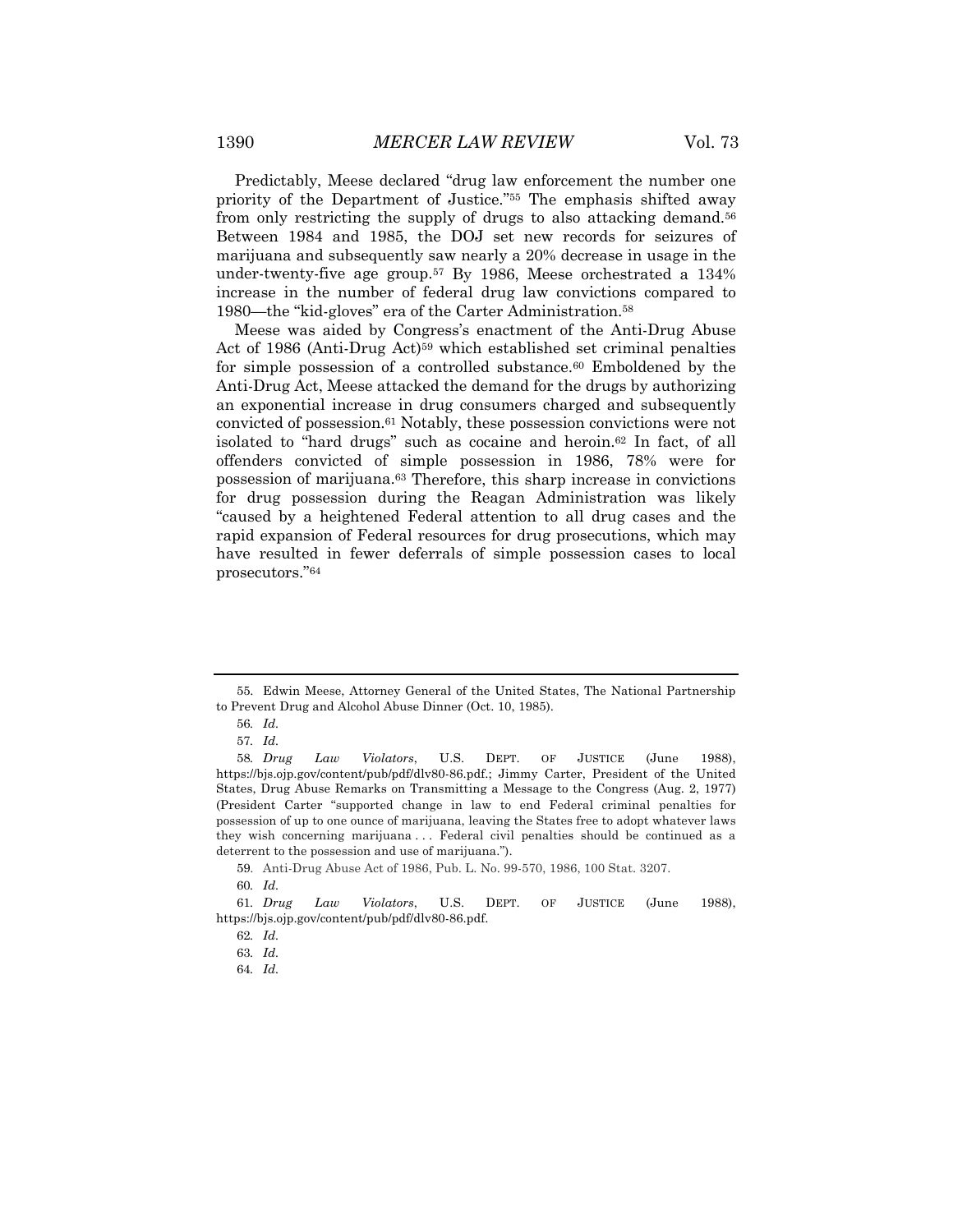#### *B. Recent Presidential Administrations: Obama v. Trump*

In the past decade, though the CSA remains the law of the land, zeal for the war on drugs has waned and the tide has turned against strict enforcement of the CSA, particularly as it relates to marijuana. Thus, given the lack of federal legislative response, recent presidents have leveraged the office of the AG to discourage federal attorneys from prosecuting defendants charged with violating federal marijuana laws. The Obama and Trump administrations provide the most recent illustrations of this legal finagling.

The Obama Administration's position was that the government must take federal drug enforcement seriously.65 Like Reagan, Obama postulated that the key to eliminating the drugs was to reduce the demand which would, in turn, allow the government to focus its limited resources more effectively on interdiction.66 Obama underscored that the "decisions that are made by the Justice Department or the FBI about prosecuting drug kingpins versus somebody with some small amount in terms of possession . . . are made based on how [the federal government] can  $\Box$  best enforce the laws that are on the books."<sup>67</sup>

In October 2009, Obama's Deputy Attorney General,<sup>68</sup> David W. Ogden, issued a memorandum (Ogden Memo) to all United States attorneys stating that investigations and prosecutions related to the CSA should only be focused on core federal enforcement priorities.69 Per the Ogden Memo, the DOJ's main objective was "[t]he prosecution of significant traffickers of illegal drugs, including marijuana, and the disruption of illegal drug manufacturing and trafficking networks."70 To conserve precious resources, federal prosecutors were expressly discouraged from exercising discretion to prosecute individual users in states that had enacted laws authorizing the use of medical

<sup>65.</sup> Barack Obama, President of the United States, Interview with Regional Reporters (March 11, 2009).

<sup>66</sup>*. Id.*

<sup>67.</sup> Barack Obama, President of the United States, Remarks at an MTV/BET Town Hall Meeting (Oct. 14, 2010).

<sup>68</sup>*. Office of the Deputy Attorney General*, U.S. DEPT. OF JUSTICE, https://www.justice.gov/dag (last visited Oct. 14, 2021) ("The Deputy Attorney General advises and assists the Attorney General in formulating and implementing the Department's policies and programs.").

<sup>69.</sup> David W. Ogden, Deputy Attorney General of the United States, Memorandum for Selected United States Attorneys: Investigations and Prosecutions in States Authorizing the Medical Use of Marijuana (Oct. 19, 2009), https://www.justice.gov/sites/default/files/opa/legacy/2009/10/19/medical-marijuana.pdf.

<sup>70</sup>*. Id.*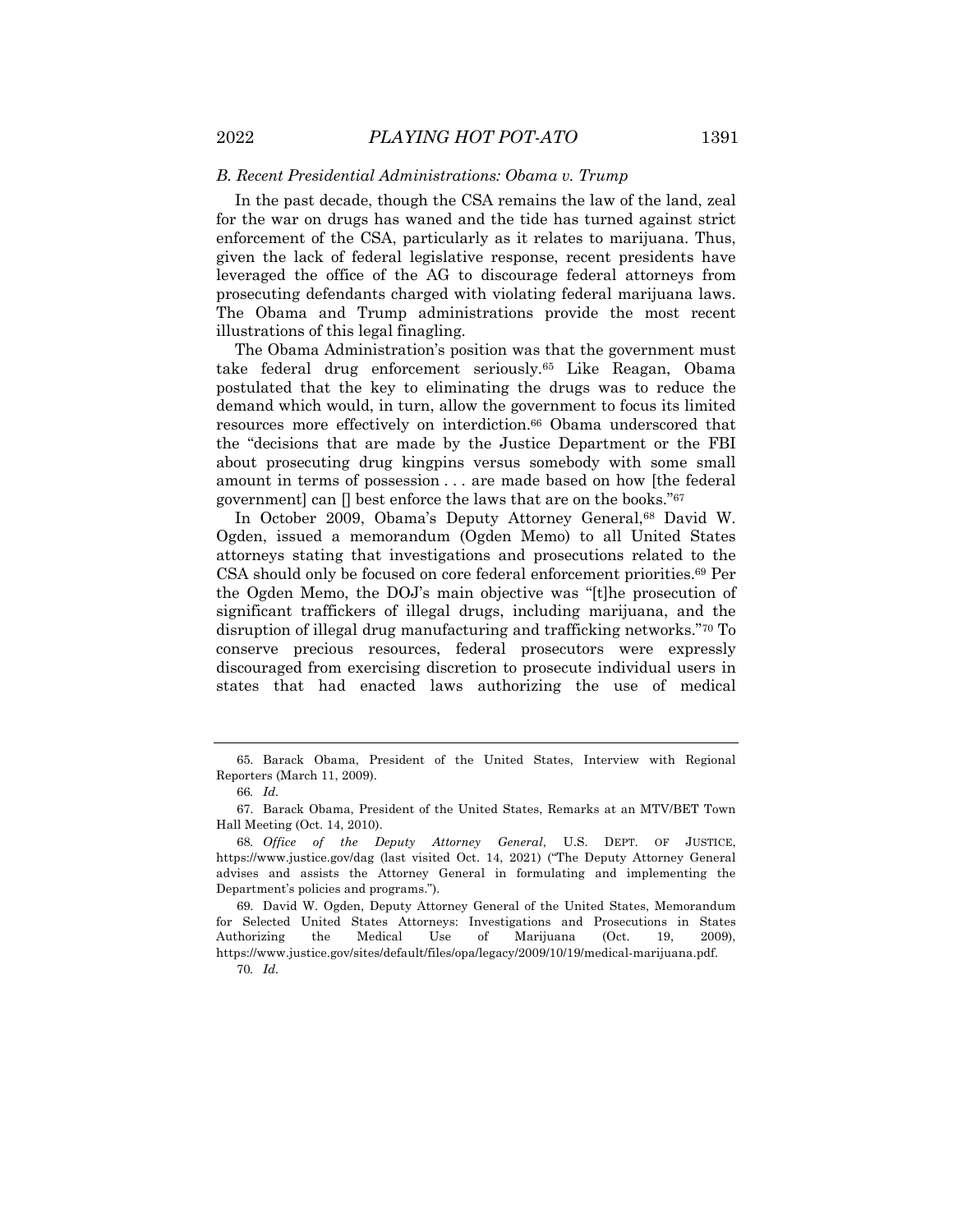marijuana.71 The caveat, however, was that even in states that legalized marijuana, "prosecution of commercial enterprises that unlawfully market[ed] and s[old] marijuana for profit continue[d] to be an enforcement priority of the [DOJ]."72

Despite this clear warning from the DOJ, many jurisdictions brazenly interpreted the Ogden Memo as granting carte blanche "to authorize multiple large-scale, privately-operated industrial marijuana cultivation centers" with "revenue projections of millions of dollars based on the planned cultivation of tens of thousands of cannabis plants" for purported medical purposes.73 In 2011, Deputy Attorney General, James M. Cole, responded with stern follow-up guidance (Cole Memo I) to United States attorneys clarifying Obama's position.<sup>74</sup> Accordingly, the Administration made clear: (1) no state could authorize violations of federal law; (2) marijuana is a dangerous drug; and (3) distribution and sale of marijuana is a serious crime.75 Further, Obama reiterated that the Ogden Memo would not shield commercial producers and distributors of marijuana from federal prosecution, "even where those activities purport to comply with state law."76 Lastly, the Administration cautioned, "[t]hose who engage in transactions involving the proceeds of such activity" could be prosecuted under "federal money laundering statutes and other federal financial laws."77 Cole Memo I served as a reminder that though the federal government was willing to look the other way in terms of individual marijuana users, commercial and large-scale producers remained fair game.

With relaxed federal guidelines in place, more states began legalizing the use, sale, and production of recreational and medicinal marijuana within state borders. In 2013, the Obama Administration responded to this chorus of state initiatives by issuing a more pragmatic

77*. Id.*

<sup>71</sup>*. Id.* ("[P]rosecution of individuals with cancer or other serious illnesses who use marijuana as part of a recommended treatment regimen . . . in clear and unambiguous compliance with existing state law . . . is unlikely to be an efficient use of limited federal resources.").

<sup>72</sup>*. Id.*

<sup>73.</sup> James M. Cole, Deputy Attorney General, Memorandum for United States Attorneys: Guidance Regarding the Ogden Memo in Jurisdictions Seeking to Authorize Marijuana for Medical Use (June 29, 2011), https://www.justice.gov/sites/default/files/oip/legacy/2014/07/23/dag-guidance-2011-formedical-marijuana-use.pdf.

<sup>74</sup>*. Id.*

<sup>75</sup>*. Id.*

<sup>76</sup>*. Id.*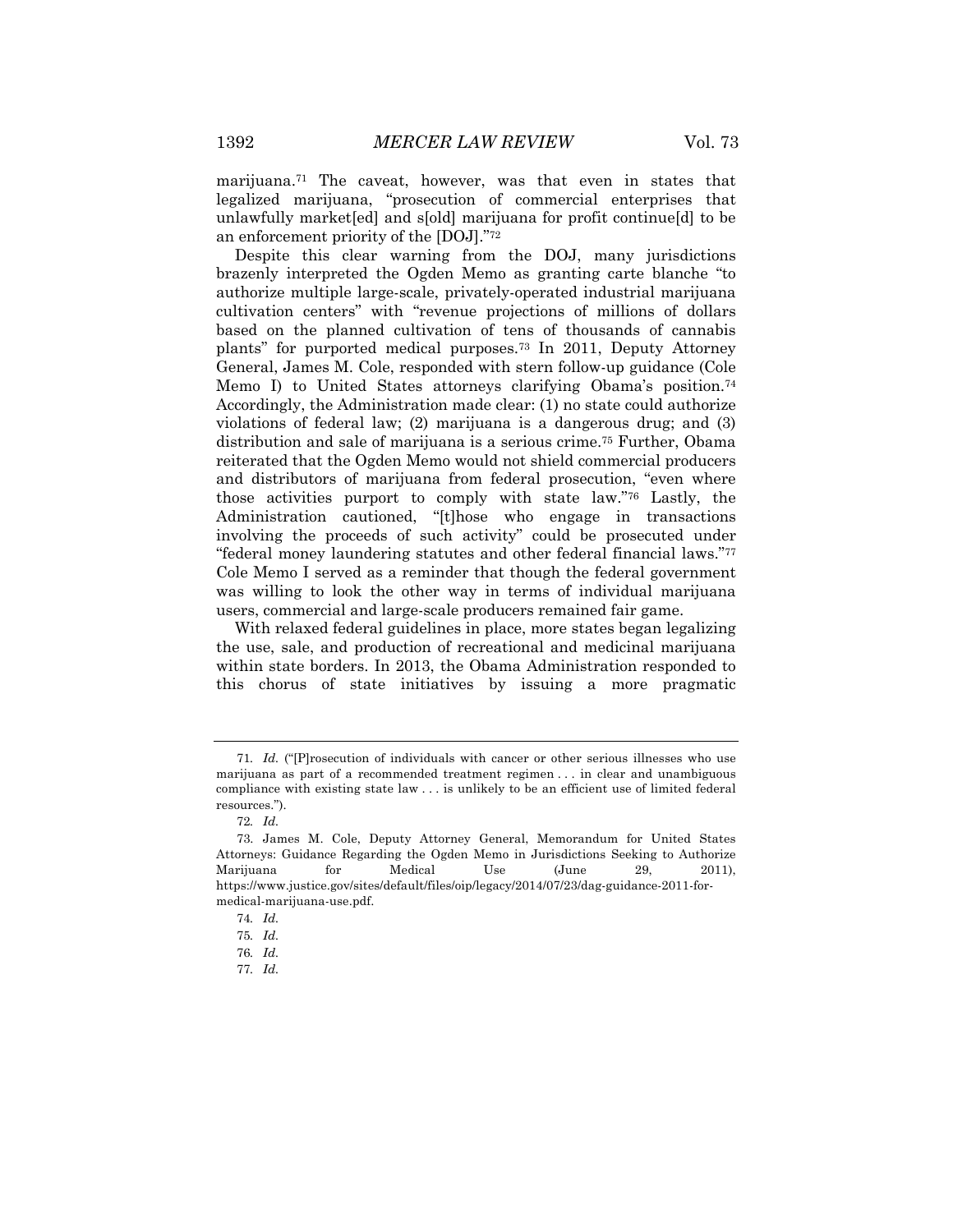memorandum (Cole Memo II).78 Whereas previous guidance encouraged federal prosecution of large-scale, for-profit, commercial producers and distributors of marijuana, Cole Memo II expressly provided that "in exercising prosecutorial discretion, prosecutors should not consider the size or commercial nature of [the] marijuana operation alone."79 Acknowledging the about-face, the Obama Administration maintained it was "committed to using its limited investigative and prosecutorial resources to address the most significant threats in the most effective, consistent, and rational way."80 To accomplish this, the DOJ relied on states and local agencies to address lower-level, localized marijuana activity by implementing strong and effective regulatory enforcement systems.81 Meanwhile, the Obama Administration focused its resources on eight guiding priorities:

[1] Preventing the distribution of marijuana to minors;

[2] Preventing revenue from the sale of marijuana from going to criminal enterprises, gangs, and cartels;

[3] Preventing the diversion of marijuana from states where it is legal under state law in some form to other states;

[4] Preventing state-authorized marijuana activity from being used as a cover or pretext for the trafficking of other illegal drugs or other illegal activity;

[5] Preventing violence and the use of firearms in the cultivation and distribution of marijuana;

[6] Preventing drugged driving and the exacerbation of other adverse public health consequences associated with marijuana use;

[7] Preventing the growing of marijuana on public lands and the attendant public safety and environmental dangers posed by marijuana production on public lands; and

[8] Preventing marijuana possession or use on federal property.82

<sup>78.</sup> James M. Cole, Deputy Attorney General, Memorandum for All United States Attorneys: Guidance Regarding Marijuana Enforcement (Aug. 29, 2013), https://www.justice.gov/iso/opa/resources/3052013829132756857467.pdf.

<sup>79</sup>*. Id.*

<sup>80</sup>*. Id.*

<sup>81</sup>*. Id.*

<sup>82</sup>*. Id.*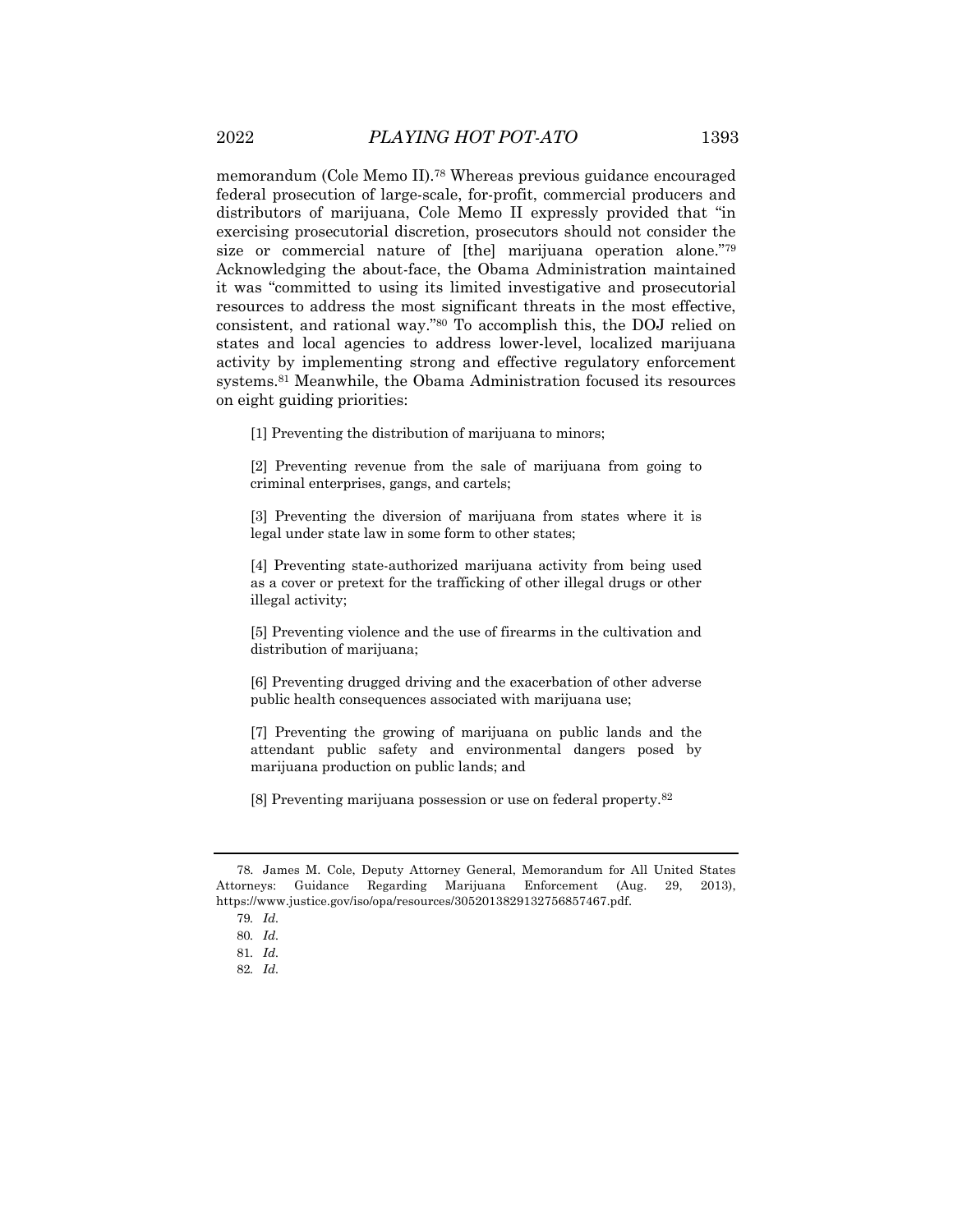As a result, the Obama Administration's new standard for whether a commercial marijuana enterprise triggered federal prosecution turned on whether the conduct at issue implicated one of the eight listed federal enforcement priorities—not the size or profitability of the enterprise itself.83

Lastly, in a 2014 show of power, the Obama Administration took aim at financial institutions that offered services to marijuana-related business, even in states that had legalized marijuana (Cole Memo III).84 Specifically, the Administration emphasized that because federal money laundering statutes<sup>85</sup> and the Bank Secrecy Act (BSA)<sup>86</sup> remained in effect, "financial institutions that conduct transactions with money generated by marijuana-related conduct" were subject to criminal liability.87 The BSA is a legislative framework that requires U.S. financial institutions to assist U.S. government agencies by keeping records and reporting certain customer activity that could signify money laundering, tax evasion, or other criminal activities.<sup>88</sup> Thus, as Cole Memo III made clear, "if the financial institution or individual is willfully blind" to a customer's marijuana-related violation of the CSA by, "for example, failing to conduct appropriate due diligence of the customers' activities," criminal prosecution against the financial institution "might be appropriate."89

Though Obama sought to focus finite federal resources on the "big fish" that implicated one of his eight guiding priorities and left the

86. 31 U.S.C. § 5311 (2021).

*FinCEN's Mandate From Congress*, FINANCIAL CRIMES ENFORCEMENT NETWORK, https://www.fincen.gov/resources/fincens-mandate-congress (last visited Oct. 14, 2021).

<sup>83</sup>*. Id.*

<sup>84.</sup> James M. Cole, Deputy Attorney General, Memorandum for All United States Attorneys: Guidance Regarding Marijuana Related Financial Crimes (Feb. 14, 2014), https://www.justice.gov/sites/default/files/usao-

wdwa/legacy/2014/02/14/DAG%20Memo%20-

<sup>%20</sup>Guidance%20Regarding%20Marijuana%20Related%20Financial%20Crimes%202%20 14%2014%20%282%29.pdf.

<sup>85.</sup> 18 U.S.C. § 1956 (2016); 18 U.S.C. § 1957 (2012); 18 U.S.C. § 1960 (2006).

The Currency and Foreign Transactions Reporting Act of 1970 (which legislative framework is commonly referred to as the "Bank Secrecy Act" or "BSA") requires U.S. financial institutions to assist U.S. government agencies to detect and prevent money laundering. Specifically, the act requires financial institutions to keep records of cash purchases of negotiable instruments, file reports of cash transactions exceeding \$10,000 (daily aggregate amount), and to report suspicious activity that might signify money laundering, tax evasion, or other criminal activities.

<sup>87.</sup> Cole, *supra* note 84.

<sup>88.</sup> FINANCIAL CRIMES ENFORCEMENT NETWORK, *supra* note 86.

<sup>89.</sup> Cole, *supra* note 84.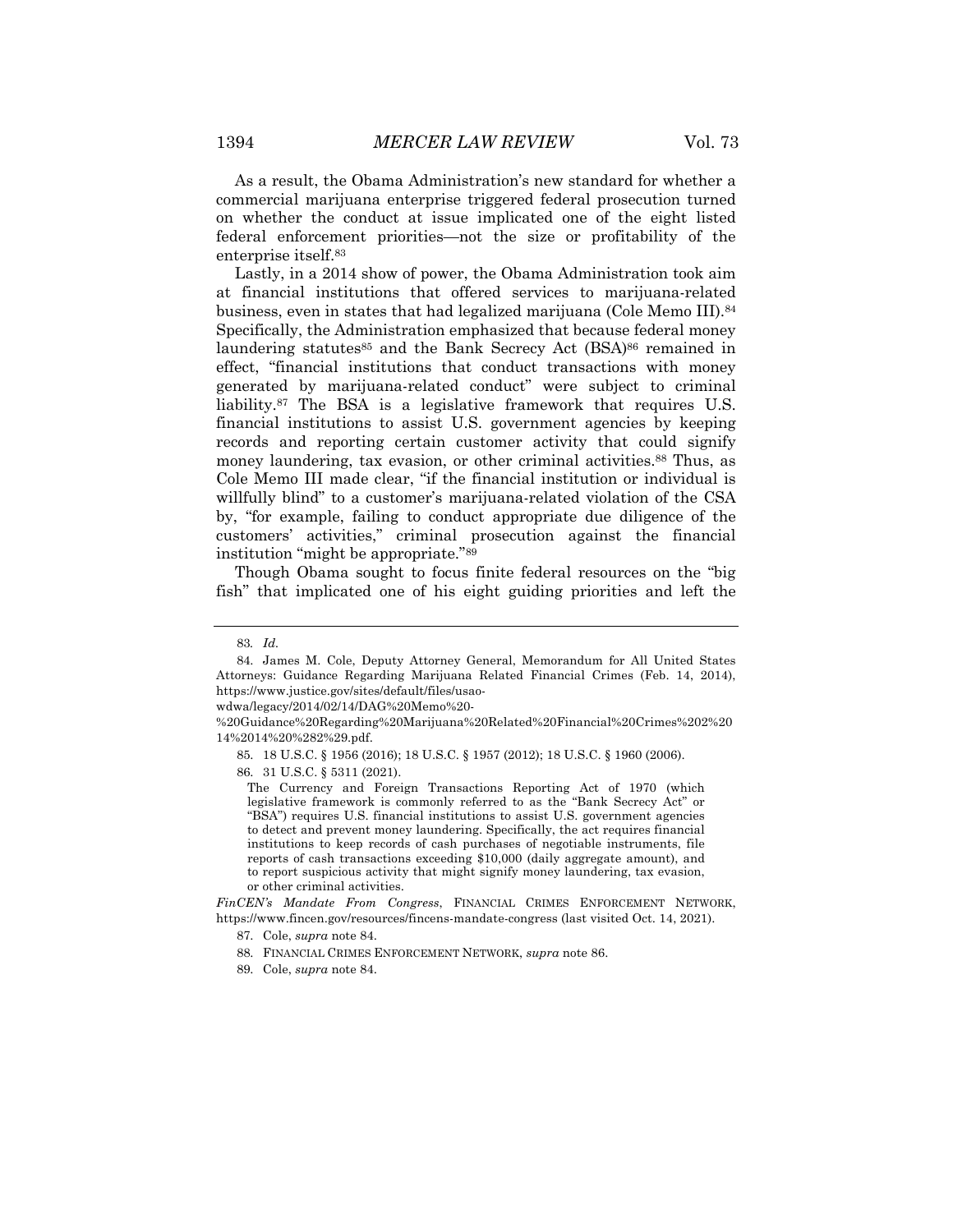"small fish" and individual marijuana users to discretion of local law enforcement, the Administration refused to completely relinquish control to state and local authorities. Through thinly veiled threats, like those in the Cole III memo, the Obama Administration left the possibility of federal enforcement open, even in states that legalized marijuana, if it felt the state lacked "a clear and robust regulatory scheme."90

While the Obama-era guidance appeared to suspend criminal sanctions for some marijuana users and producers, the Trump Administration rolled the clock back to pre-Obama enforcement initiatives. Accordingly, in 2018, the Trump Administration, by and through AG Jeff Sessions, rescinded all Obama-era guidance on marijuana enforcement.91 In doing so, the new Administration sought a "return to the rule of law."92 Specifically, President Trump indicated that in passing the CSA and not thereafter reforming it, Congress's determination "that marijuana is a dangerous drug and that marijuana activity is a serious crime" remained unchanged.93 Therefore, under the Trump Administration *any* violation of the CSA would once again serve as a basis for federal criminal prosecution.94

Unlike the Obama Administration, Trump did not provide a list of specific DOJ priorities, interference of which would trigger federal enforcement of the CSA.95 Rather, Trump referenced the broad idea that "federal prosecutors deciding which cases to prosecute [should] weigh all relevant considerations" including "the seriousness of the crime, the deterrent effect of criminal prosecution, and the cumulative impact of particular crimes on the community."96 Given these embedded principals of federal prosecution, Sessions declared the "previous nationwide guidance specific to marijuana enforcement [was] unnecessary."97 Thus, Trump's "return to the rule of law" effectively ended the truce drawn between federal and state governments on marijuana enforcement acquired during the Obama Administration.

<sup>90</sup>*. Id.*

<sup>91.</sup> Jefferson B. Sessions, Attorney General, Memorandum for All United States Attorneys: Marijuana Enforcement (Jan. 4, 2018), https://www.justice.gov/opa/pressrelease/file/1022196/download.

<sup>92</sup>*. Justice Department Issues Memo on Marijuana Enforcement*, U.S. DEPT. OF JUSTICE (Jan. 4, 2018), https://www.justice.gov/opa/pr/justice-department-issues-memomarijuana-enforcement.

<sup>93.</sup> Sessions, *supra* note 91.

<sup>94</sup>*. Id.*

<sup>95</sup>*. Id.*

<sup>96</sup>*. Id.*

<sup>97</sup>*. Id.*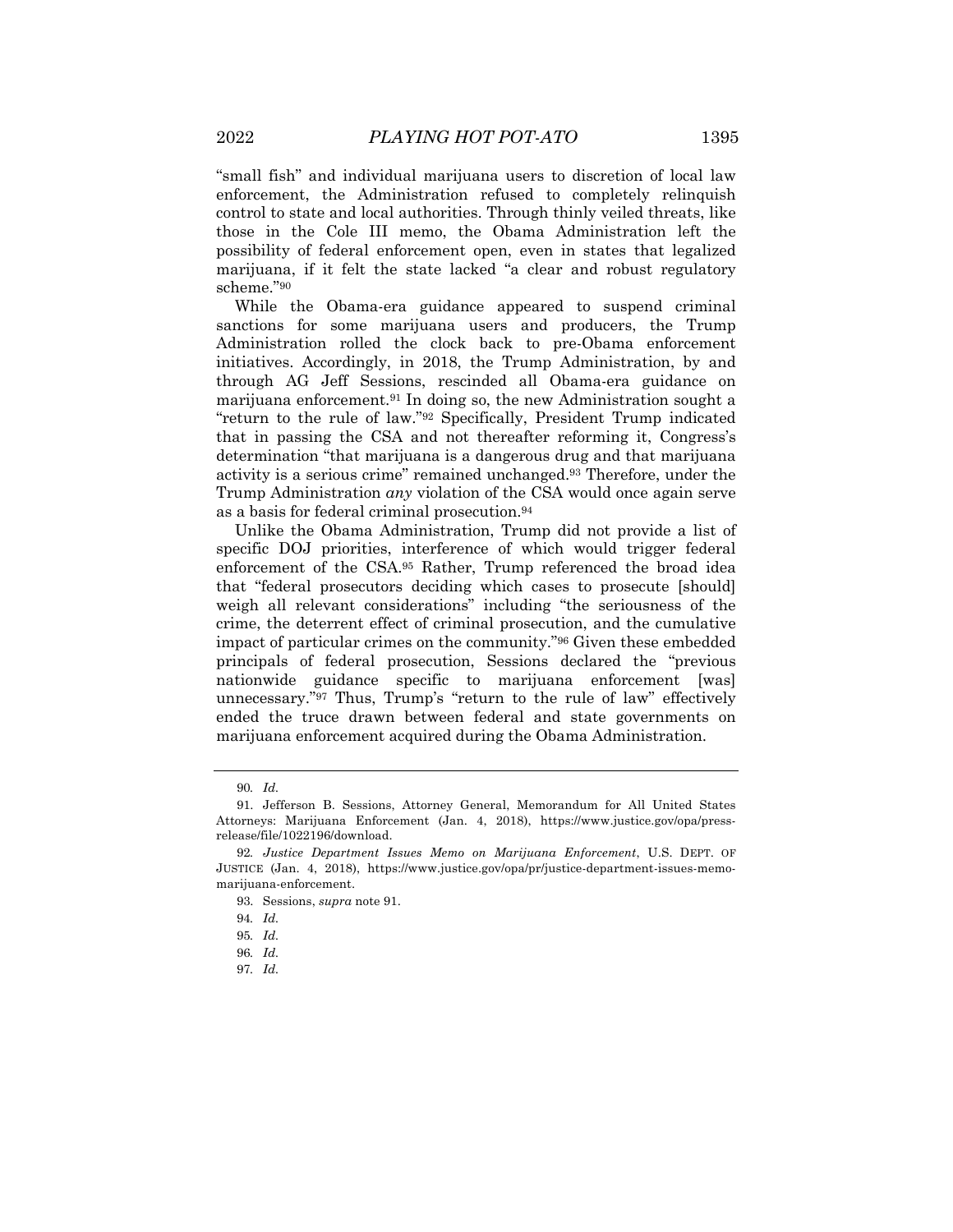#### IV. FEDERALISM AND STATES' RIGHTS

# *A. Dual Sovereignty and the CSA*

The United States is a dual-sovereign system, splitting power between the federal and state governments. Though the United States Constitution provides that federal law is the "supreme Law of the Land,"98 the Tenth Amendment grants "[t]he powers not delegated to the United States by the Constitution ... are reserved to the States . . . ."99 For example, pertinent to marijuana, states have an independent core police power which includes the authority to define criminal law and protect the health, safety, and welfare of their citizens.100 Thus, one of the chief virtues of this bifurcated governing scheme is that states "may, if its citizens choose, serve as a laboratory; and try novel social and economic experiments without risk to the rest of the country."101

Whether, and to what extent, federal law preempts state law is a matter of Congressional intent. Regarding marijuana laws, 21 U.S.C. § 903 expressly states Congress intended that the CSA only preempt state law if there was "a positive conflict" between the CSA and state law such "that the two [could not] consistently stand together."<sup>102</sup> Accordingly, for state marijuana laws to be invalidated by the CSA, the conflict between the laws must make it "impossible for a private party to comply with both state and federal requirements."103

Specifically, conflict preemption occurs where compliance with state law *requires* violation of federal law.104 There is a subtle, distinct, but powerful difference between state laws that *require* violation of federal law and those that merely *allow* for conduct that is otherwise illegal under federal law.105 Though the federal government is free to enforce its own marijuana laws, the Tenth Amendment's "anticommandeering rule" prohibits the requirement that states must enact legislation or take other action to enforce those federal laws.106

<sup>98.</sup> U.S. CONST. art. VI, cl. 2.

<sup>99.</sup> U.S. CONST. amend. X.

<sup>100</sup>*. See* Brecht v. Abrahamson, 507 U.S. 619, 635 (1993).

<sup>101.</sup> New State Ice Co. v. Liebmann, 285 U.S. 262, 311 (1932).

<sup>102.</sup> 21 U.S.C. § 903 (1970).

<sup>103.</sup> Mutual Pharmaceutical Co., Inc. v. Bartlett, 570 U.S. 472, 480 (2013).

<sup>104</sup>*. Id.*

<sup>105</sup>*. See* Gamble v. United States, 139 S. Ct. 1960, 1969 (2019) (acknowledging that states "may choose to legalize an activity that federal law prohibits, such as the sale of marijuana").

<sup>106.</sup> Murphy v. National Collegiate Athletic Ass'n, 138 S. Ct. 1461, 1476–77. (2018).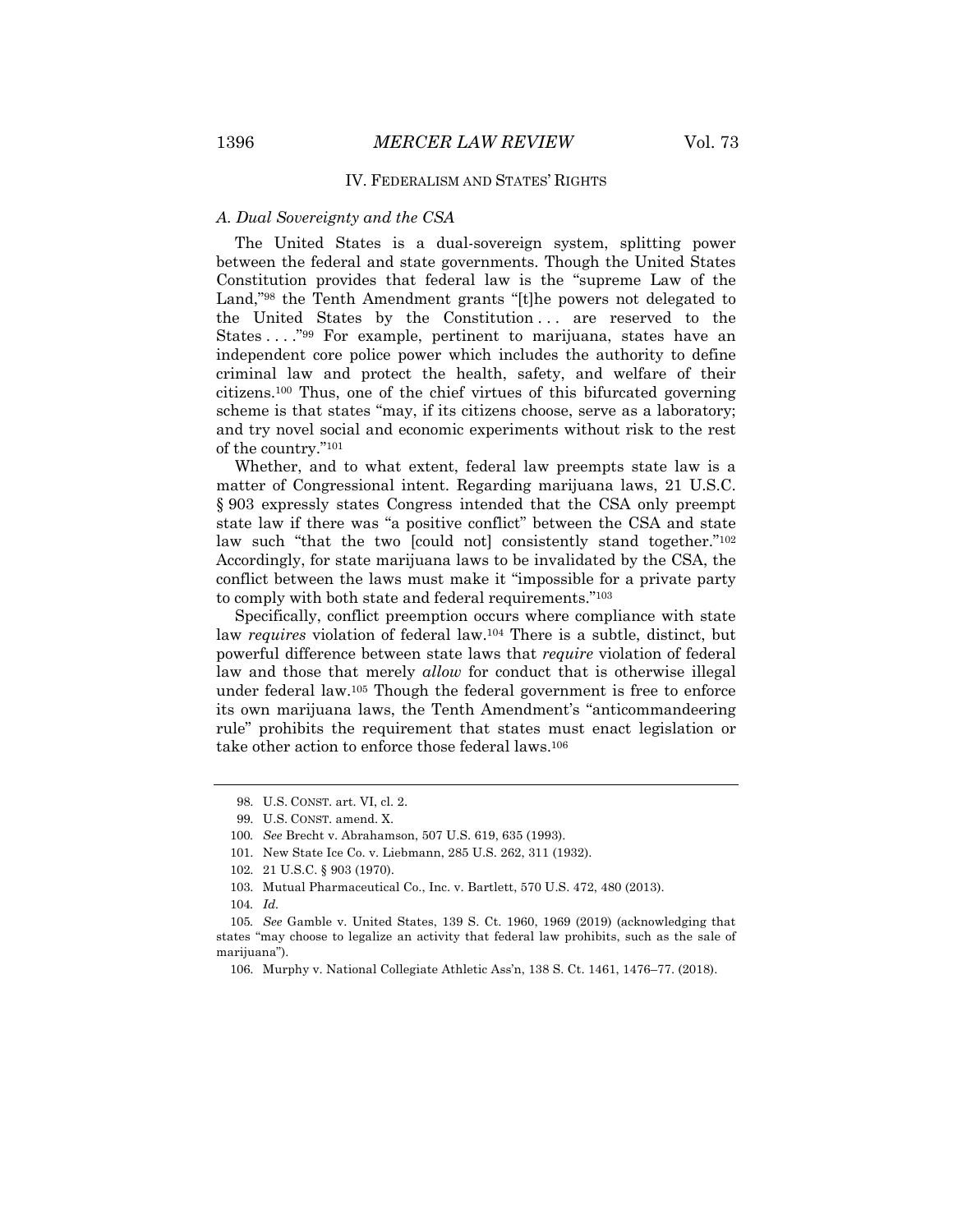It is noteworthy that the federal government has not alleged the CSA preempts any state law that legalizes or regulates marijuana. In fact,

every year since 2015, Congress has specifically attached a rider to the DOJ's annual appropriations bill that stipulates, "[n]one of the funds made available under this Act to the Department of Justice may be used with respect to [the states and U.S. territories] to prevent any of them from implementing their own laws that authorize the use, distribution, possession, or cultivation of medical marijuana."107 Along that vein, discussed *supra*, recent DOJ guidance issued by the Obama Administration similarly embraced a policy of non-interference in states that legalized marijuana.108 Nonetheless, the DOJ has also explicitly cautioned that, despite its passive stance on marijuana enforcement, the DOJ retains full authority to enforce federal laws relating to marijuana, regardless of state law.109 The discordant and noncommittal messages from the federal government have shrouded the field with apprehension and uncertainty.

In June 2021, Justice Clarence Thomas, one of the Supreme Court's most conservative voices, sharply criticized the federal government's inconsistent, laissez-faire approach to marijuana prohibition.110 Indeed, Justice Thomas lamented, "[o]nce comprehensive, the Federal Government's current approach is a half-in, half-out regime that simultaneously tolerates and forbids local use of marijuana. This contradictory and unstable state of affairs strains basic principles of federalism and conceals traps for the unwary."111

Additionally, Justice Thomas called into question the viability of *Gonzalez v. Raich*, the Court's premier precedent on the local use and cultivation of marijuana within a state.112 In 2005, the *Raich* majority, to which Thomas dissented, held that Congress's power to regulate interstate commerce subsequently authorized the federal government to prohibit the intrastate use and growth of marijuana.113 The Court explained that because Congress had enacted comprehensive legislation to entirely prohibit the possession or use of marijuana, permitting

108*. See* Ogden, *supra* note 69; Cole, *supra* note 73; Cole, *supra* note 78; Cole, *supra* note 84.

<sup>107.</sup> Standing Akimbo, LLC v. United States, 141 S. Ct. 2236, 2237 (2021); Consolidated Appropriations Act, 2020, H.R. 1158, 116th Cong. (2019); Consolidated Appropriations Act, 2021, H.R. 133, 116th Cong. (2020), https://www.govinfo.gov/content/pkg/BILLS-116hr133enr/pdf/BILLS-116hr133enr.pdf.

<sup>109.</sup> Cole, *supra* note 78.

<sup>110</sup>*. Standing Akimbo, LLC*, 141 S. Ct. at 2237–38.

<sup>111</sup>*. Id.* at 2236–37.

<sup>112</sup>*. Id.* at 2238.

<sup>113</sup>*. Id.* at 2236.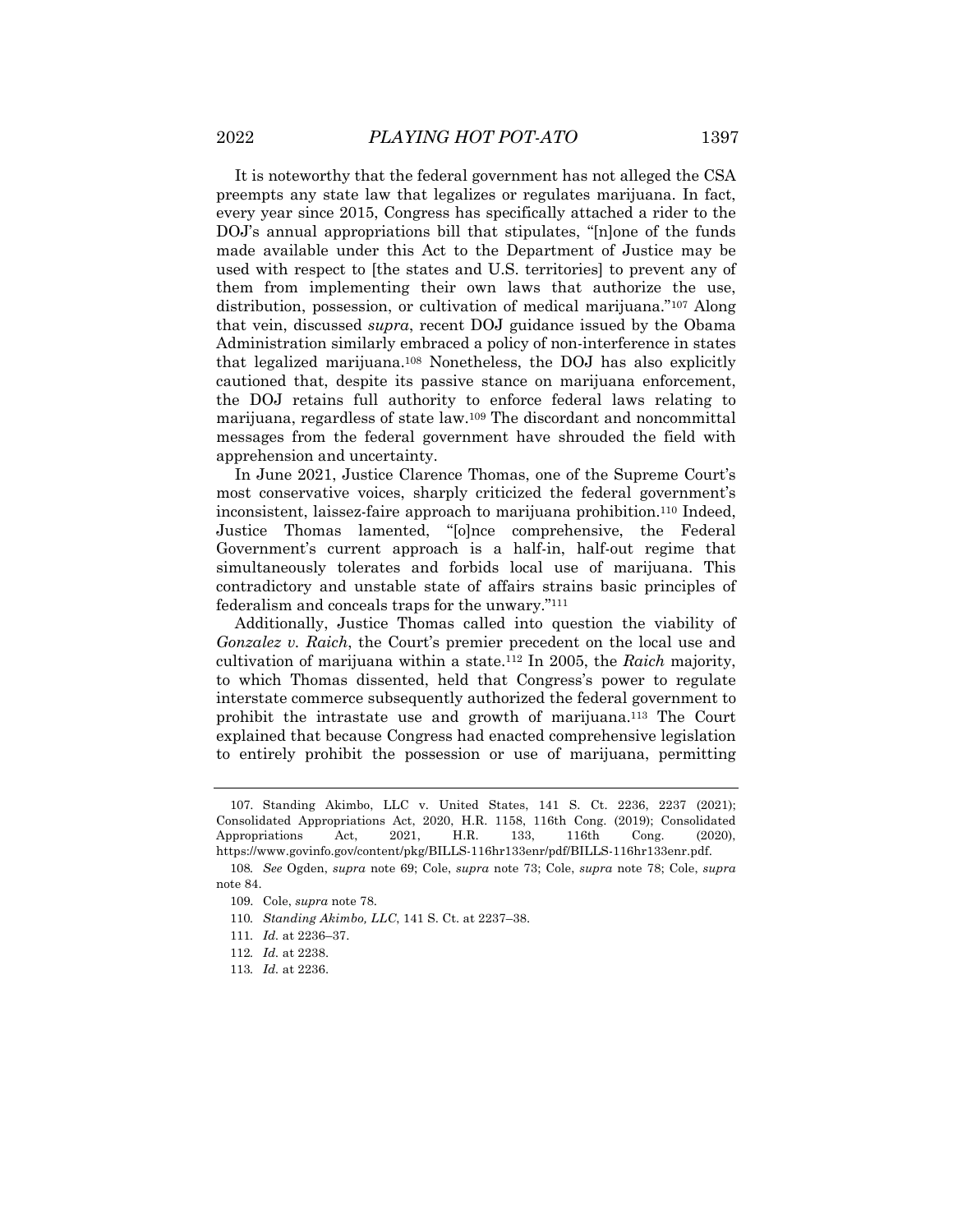exemptions for local use would undermine the comprehensive regime.114 Therefore, the Court held that "[p]rohibiting any *intrastate* use was . . . 'necessary and proper' to avoid a 'gaping hole' in Congress' 'closed regulatory system.'"115

In the 2021 *Standing Akimbo, LLC v. United States*<sup>116</sup> opinion, Justice Thomas highlighted the ways in which the federal government's policies following *Raich* greatly undermined the Court's reasoning.117 Referencing the DOJ memorandums "against intruding on state legalization schemes or prosecuting certain individuals who comply with state law," as well as Congress's prohibition on using DOJ funds to prevent states medical marijuana laws, Justice Thomas concluded that "one can certainly understand why an ordinary person might think that the Federal Government has retreated from its once-absolute ban on marijuana."118 In concluding his opinion, Justice Thomas remarked that since the federal government is demonstratively "content to allow States to act 'as laboratories[,]'" it no longer has the "authority to intrude on 'the States' core police powers.'"119 Therefore, at least from the likely purview of the Supreme Court, "[a] prohibition on *intrastate* use or cultivation of marijuana may no longer be necessary *or* proper."120

# *B. State Legalization of Marijuana*

The battle-cry for legalization and access to marijuana has been sounded. Pioneering the effort, California became the first state to legalize medical marijuana in  $1996^{121}$  Moving forward, in 2012, Colorado and Washington became the first states to approve recreational marijuana.122 The trend has since taken off. As of May 2021, thirty-six states and four territories have legalized marijuana for

<sup>114</sup>*. Id.*

<sup>115</sup>*. Id.* (citing *Raich*, 545 U.S. at 22–29) (emphasis added).

<sup>116.</sup> Standing Akimbo, LLC v. United States, 141 S. Ct. 2236, 2236 (2021).

<sup>117</sup>*. Id.* at 2236–37.

<sup>118</sup>*. Id.* at 2237–38.

<sup>119</sup>*. Id.* at 2238.

<sup>120</sup>*. Id.* (first emphasis added).

<sup>121.</sup> Jeremy Berke, Shayanne Gal, and Yeji Jesse Lee, *Marijuana legalization is sweeping the US. See every state where cannabis is legal.*, BUSINESS INSIDER (July 9, 2021, 9:20 AM), https://www.businessinsider.com/legal-marijuana-states-2018-1#california-3.

<sup>122.</sup> Michael Hartman, *Cannabis Overview*, NAT'L CONFERENCE OF STATE LEGISLATURES (July 6, 2021), https://www.ncsl.org/research/civil-and-criminaljustice/marijuana-overview.aspx.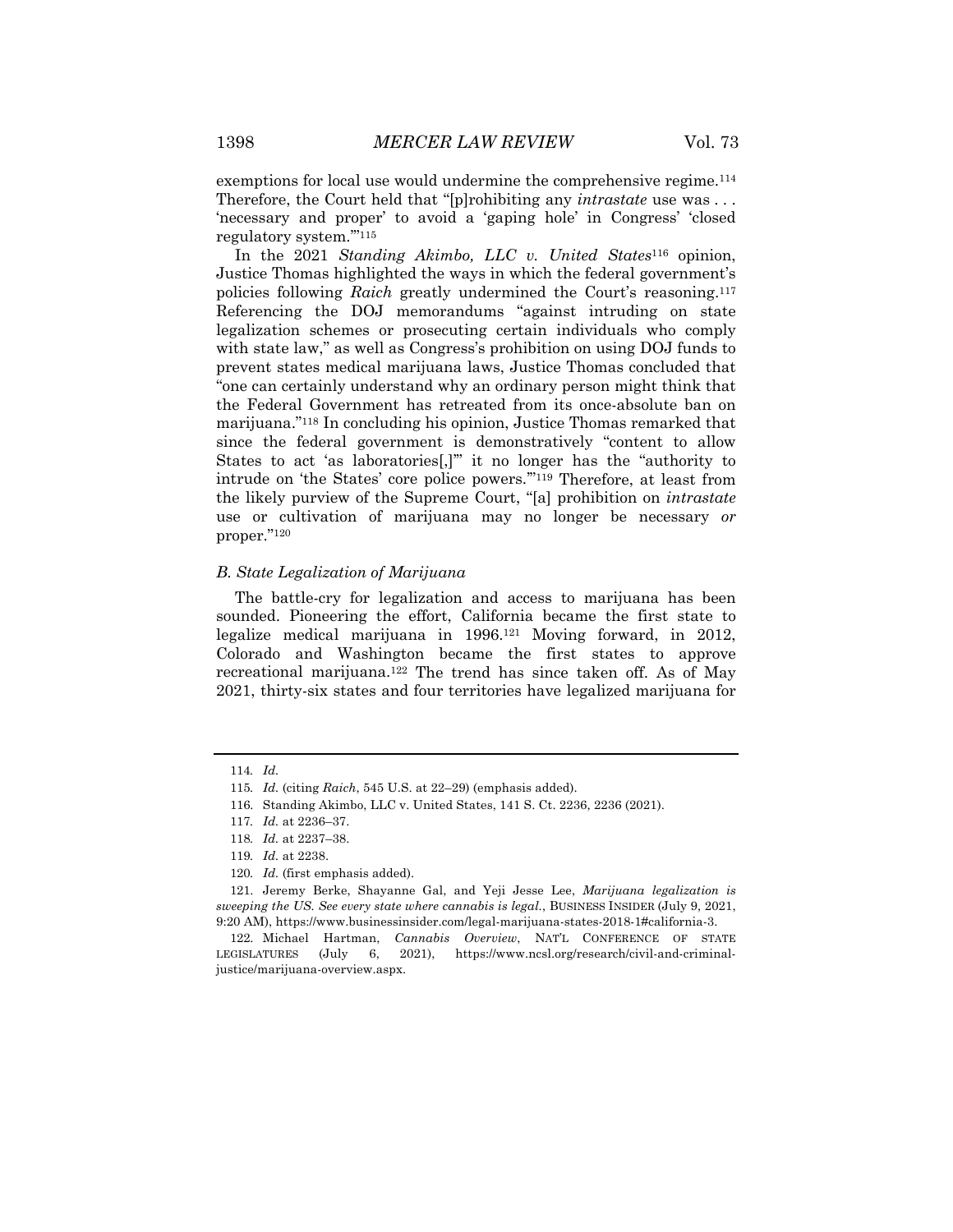medicinal purposes.123 Furthermore, as of November 2021, eighteen states, two territories, and the District of Columbia have enacted legislation for recreational marijuana.124 Five of the states that legalized recreational marijuana did so in 2021.125 Moreover, eleven states allow for the use of "low THC, high cannabidiol (CBD) products."126 Only Idaho, Nebraska, and Kansas continue to have a complete prohibition on marijuana.127

In addition to near-universal legalization efforts amongst the states, beginning with the District of Columbia in 2014, some states have also implemented initiatives to decriminalize marijuana.128 Thus, in twenty-seven states and the District of Columbia, "small, personal-consumption amounts of marijuana are a civil or local infraction, not a state crime."129 Finally, over the past decade, at least sixteen states have reduced criminal penalties for marijuana convictions.130 Therefore, while the federal CSA remains unchanged, the states clearly see value in providing statutorily-sound legal access to marijuana and have wielded their sovereign authority to do so.

# V. PROBLEMS ASSOCIATED WITH THE FAILURE TO FEDERALLY LEGALIZE MARIJUANA

# *A. Wasted Prosecutorial Resources*

Federal drug interdiction is a massive endeavor that requires significant resources to investigate, arrest, and prosecute each defendant. To illustrate, for fiscal year 2022, the Biden Administration has requested more than \$41 billion in the National Drug Control Budget to be aimed at supply and demand reduction.131 However, despite ongoing federal initiatives to curtail the drug trade, "[s]ince the enactment of the CSA, drug cases have either been the highest or second highest category of criminal cases filed by U.S. Attorneys."132

<sup>123</sup>*. State Medical Cannabis Laws*, NAT'L CONFERENCE OF STATE LEGISLATURES (Aug. 23, 2021), https://www.ncsl.org/research/health/state-medical-marijuana-laws.aspx.

<sup>124</sup>*. Id.*

<sup>125</sup>*. Id.*

<sup>126</sup>*. Id.*

<sup>127</sup>*. Id.*

<sup>128.</sup> Hartman, *supra* note 122.

<sup>129</sup>*. Id.*

<sup>130</sup>*. Id.*

<sup>131</sup>*. National Drug Control Budget*, OFFICE OF NAT'L DRUG CONTROL POLICY (May 2021), https://www.whitehouse.gov/wp-content/uploads/2021/05/National-Drug-Control-Budget-FY-2022-Funding-Highlights.pdf.

<sup>132.</sup> SACCO, *supra* note 8.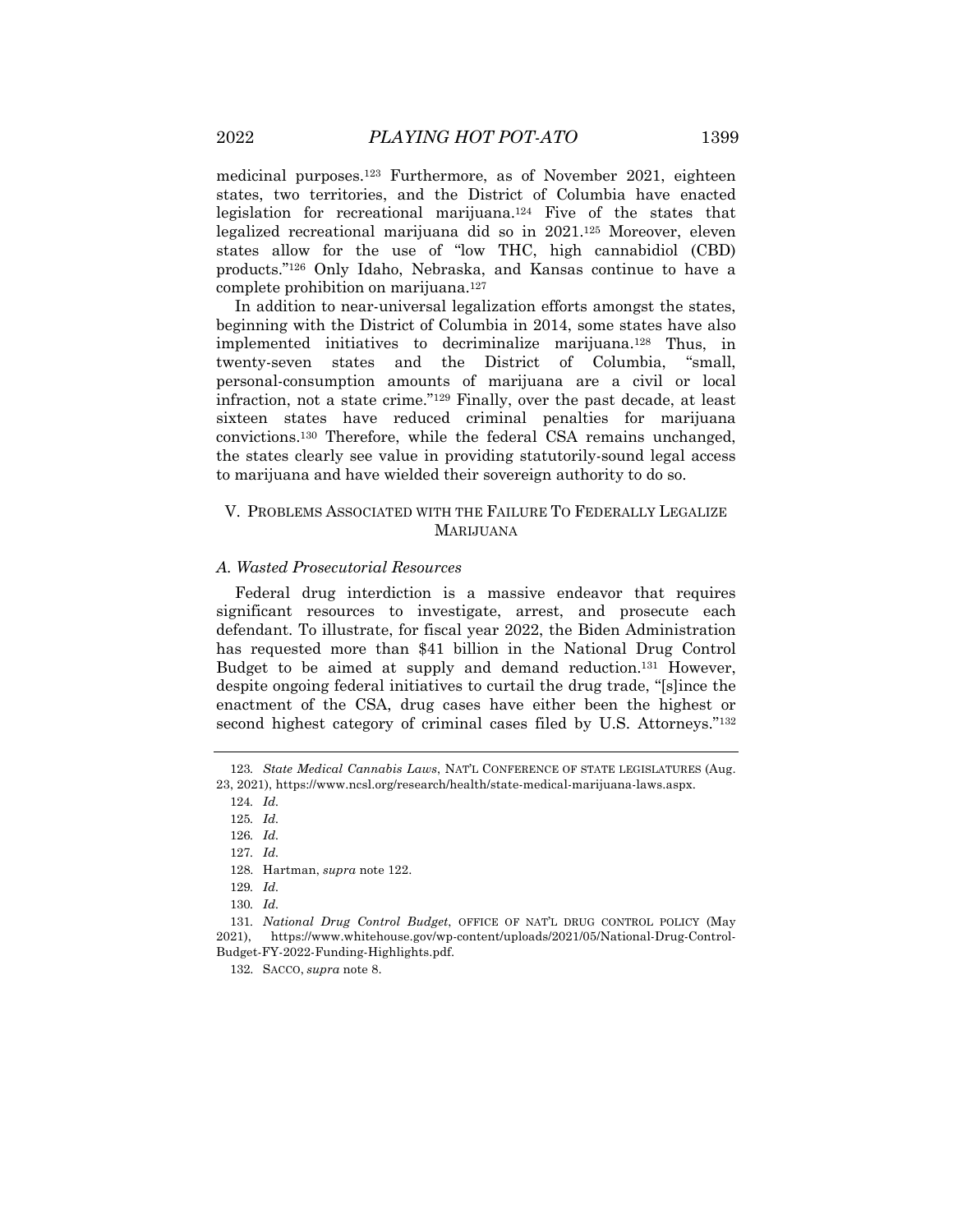Unsurprisingly, drug offenses also account for the highest number of criminal appeals filed by or against the United States.133

Increased federal funding to stymie marijuana trafficking and use has not proved effective. The government has consistently annually increased spending on drug control initiatives.134 However, only recently have the number of marijuana trafficking and possession cases noticeably declined—falling by 14.1% and 66.9% respectively.135

The decreasing trend in federal marijuana drug cases most likely originated from the Obama-era DOJ memorandums and subsequent state-level legislation legalizing marijuana—not increased federal spending on drug control. From 2009 to 2013, the AG publicized the DOJ's intent to focus its limited resources elsewhere and let states police local cultivation and use of marijuana.136 Despite this scale-back, the federal government continues to spend tens of millions of dollars each year prosecuting marijuana drug cases.137 If the federal government is content to forego prosecuting marijuana drug cases in those states that have to some extent legalized the drug—and given the trend of decreasing prosecutions, it appears true—it is arguably a tremendous waste of federal resources to continue prosecuting some, but not all, marijuana cases.

# *B. Conflicts with Other Federal Rules and Regulations*

Citizens of states that legalized marijuana have become trapped in a web of other, non-CSA federal violations. For example, as the Obama-era Cole III Memo stressed, regardless of permissive state marijuana laws, banks and other financial institutions remain heavily regulated by the federal government's Bank Secrecy Act (BSA).138 This means "any contact with money that can be traced back to state marijuana operations could be considered money laundering and expose

<sup>133</sup>*. Id.*

<sup>134.</sup> OFFICE OF NAT'L DRUG CONTROL POLICY *supra* note 131 (explaining that in 2018, \$33.2 million was spent on national drug control initiatives; in 2019, that figure was \$36.8 million; in 2020, it was \$39.6 million; and in 2021, the federal government allocated \$40.3 million to drug control).

<sup>135</sup>*. Overview of Federal Criminal Cases*, U. S. SENTENCING COMMISSION (2018), https://www.ussc.gov/sites/default/files/pdf/research-and-publications/research-

publications/2019/FY18\_Overview\_Federal\_Criminal\_Cases.pdf (As reported in 2018, "[d]rug possession cases decreased over two-thirds (66.9%) since fiscal year 2014 . . . . Drug trafficking offenses fell by 14.1 percent in the past five years  $\dots$ .

<sup>136</sup>*. See* Ogden, *supra* note 69; Cole, *supra* note 73; Cole, *supra* note 78; Cole, *supra* note 84.

<sup>137.</sup> OFFICE OF NAT'L DRUG CONTROL POLICY *supra* note 131.

<sup>138.</sup> 31 U.S.C. § 5311; Cole, *supra* note 84.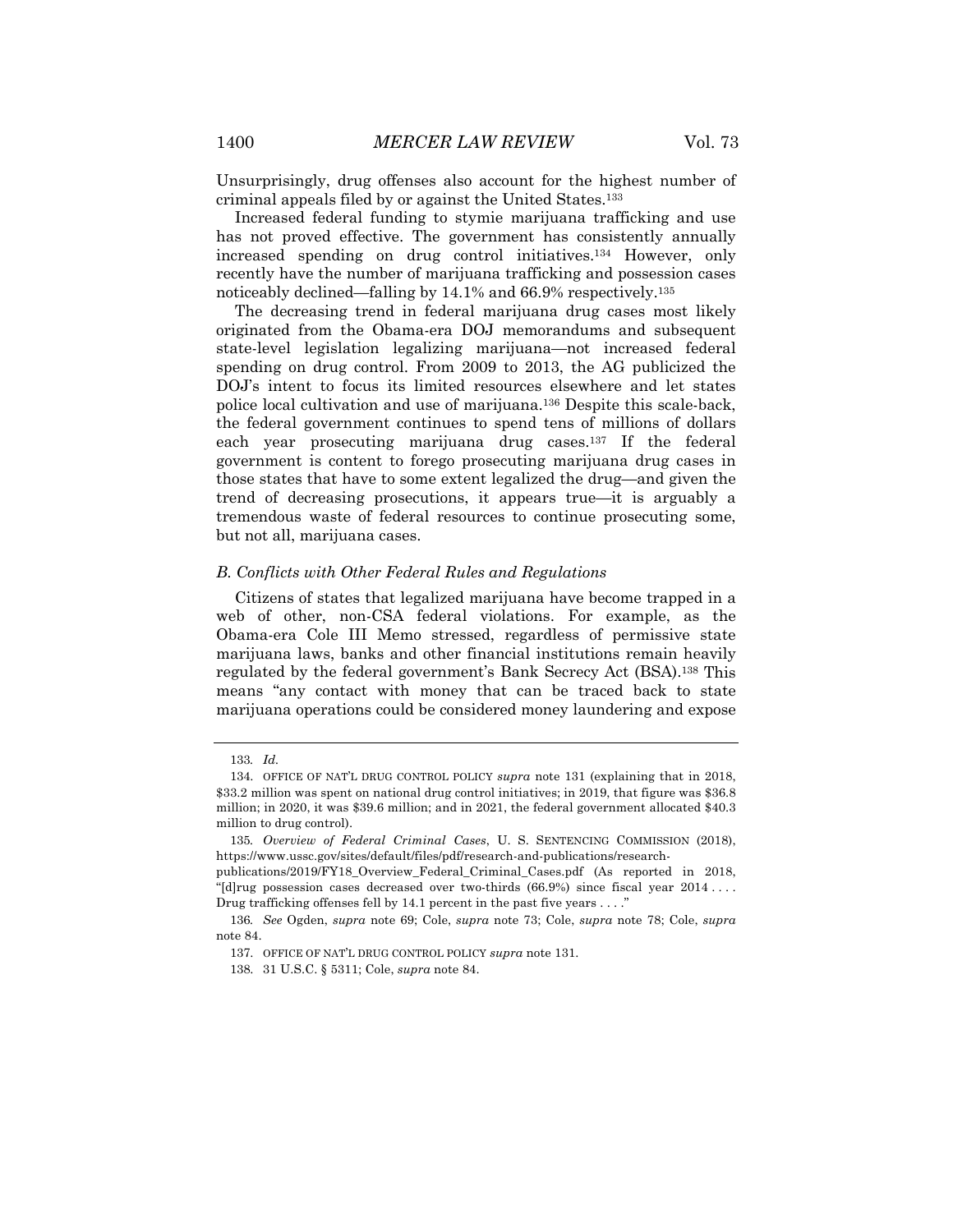a bank to significant legal, operational and regulatory risk."139 The impact is profound considering the marijuana industry involves not only growers and retailers, but also a wide array of vendors, suppliers, landlords, employees, and a host of other individuals indirectly tied to the marijuana industry.140 Though most banks refuse to service marijuana-related businesses, these indirect connections to marijuana revenues are near impossible for banks to identify and avoid, therefore exposing banks to substantial legal risks.141

As the American Bankers Association has lamented, "[t]he rift between federal and state law has left banks trapped between their mission to serve the financial needs of their local communities and the threat of federal enforcement action."142 Unable to obtain bank accounts, loans, credit cards, or other financial services, the marijuana industry must be cash-based, which presents significant safety risks. "But, if marijuana-related businesses, in recognition of this, hire armed guards for protection, the owners and the guards might run afoul of a federal law that imposes harsh penalties for using a firearm in furtherance of a 'drug trafficking crime."<sup>143</sup>

Additionally, any marijuana user who also happens to own a gun, or even a bullet, can be convicted of a federal felony offense.144 Enforced by the Bureau of Alcohol, Tobacco, Firearms and Explosives (ATF), 18 U.S.C. § 922(g)(3)145 prohibits any person "who is an unlawful user of . . . any controlled substance," as defined by the CSA, from shipping, transporting, receiving, or possessing firearms or ammunition.146 This holds true for medical or recreational use, regardless of state law. As the ATF stated, "[m]arijuana is listed in the Controlled Substances Act as a Schedule I controlled substance, and there are no exceptions in Federal law for marijuana purportedly used for medicinal purposes"

146*. Id.*

<sup>139</sup>*. Cannabis Banking: Bridging the Gap between State and Federal Law*, AMERICAN BANKERS ASSOC., https://www.aba.com/advocacy/our-issues/cannabis (last visited Oct. 17, 2021).

<sup>140</sup>*. Id.*

<sup>141</sup>*. Id.*

<sup>142</sup>*. Id.*

<sup>143</sup>*. Standing Akimbo, LLC*, 414 S. Ct. at 2238.

<sup>144</sup>*. Id.*; Arthur Herbert, Asst. Director Enforcement Programs and Services, U.S. DEPT. OF JUSTICE BUREAU OF ALCOHOL, TOBACCO, FIREARMS, AND EXPLOSIVES, Open Letter to All Federal Firearms Licensees (Sept. 21, 2011), https://www.atf.gov/file/60211/download.

<sup>145.</sup> 18 U.S.C. § 922(g)(3).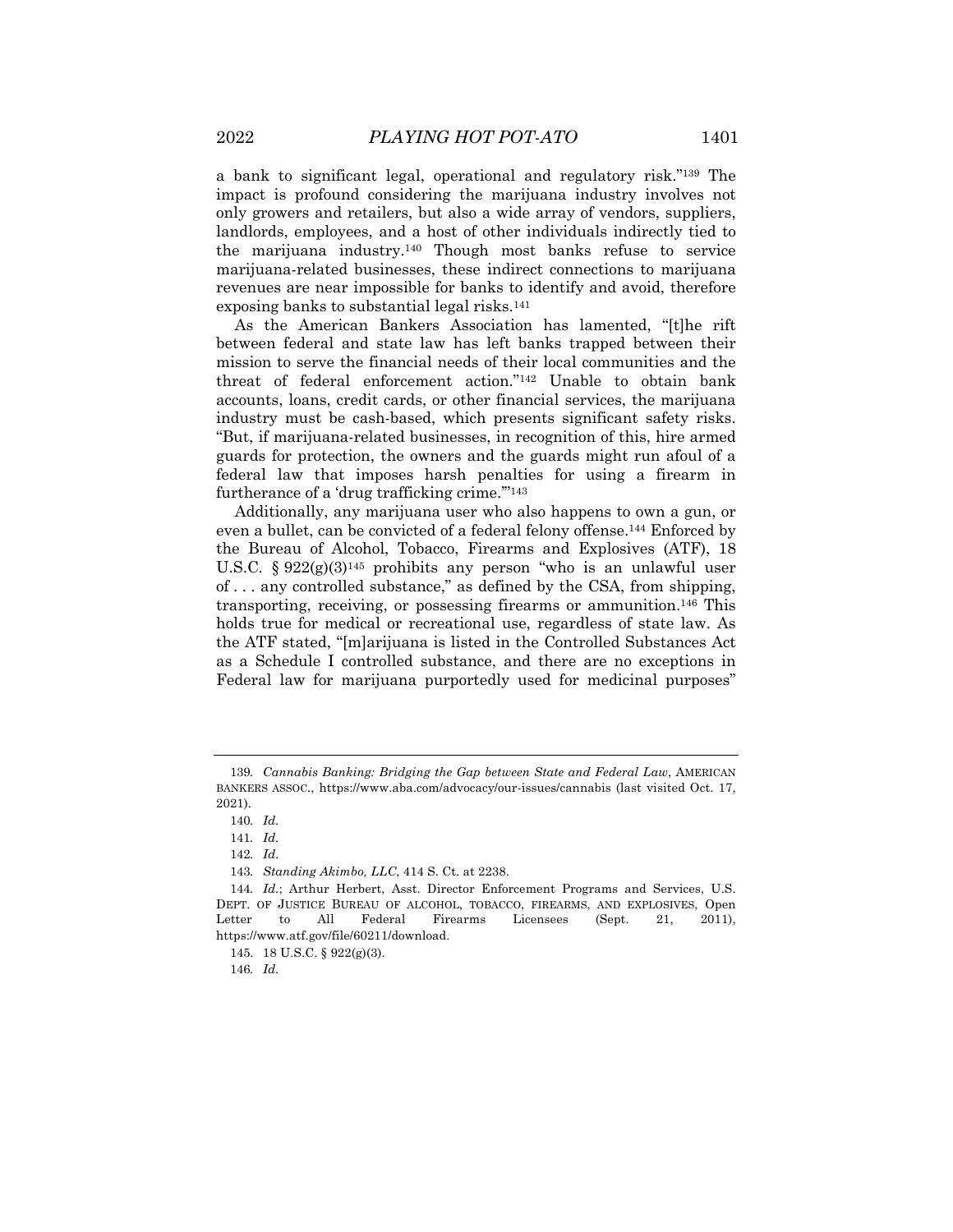because "the Federal government does not recognize marijuana as a medicine."147

Furthermore, marijuana-related businesses operating in compliance with state law frequently encounter disparaging treatment in the Internal Revenue Code (Tax Code).148 As the petitioners in *Standing Akimbo, LLC* discovered, the Tax Code allows most businesses to calculate taxable income by deducting the cost of goods sold and "all the ordinary and necessary expenses paid or incurred during [a] taxable year in carrying on any trade or business."149 However, the Tax Code expressly prohibits tax deductions for expenditures made "in carrying on any trade or business" that "consists of trafficking in controlled substances ... which is prohibited by Federal law or the law of any State in which such trade or business is conducted."150 Therefore, unlike other business, a marijuana-based business which is "in the red after it pays its workers and keeps the lights on might nonetheless owe substantial federal income tax[es]."151

The "parade of horribles" seems endless. Otherwise law-abiding citizens can easily find themselves ensnared in the inconsistent application of federal marijuana laws and fall prey to a false sense of security complying with state laws. Indeed, "the Government's willingness to often look the other way on marijuana is more episodic than coherent,"152 leaving banks, businesses, patients, and other ordinary people trapped in the middle.

# VII. BRIDGING THE DIVIDE: ANALYSIS OF PROPOSED SOLUTIONS

# *A. Reclassification of Marijuana Outside of Schedule I*

The discussion on the continued dissonance between state and federal law begins with the FDA.153 Although forty-seven states have, to varying degrees, legalized marijuana for medicinal purposes, it remains a Schedule I substance under the CSA.154 By definition, Schedule I substances have no accepted medical uses identified by the FDA and

<sup>147.</sup> Herbert, *supra* note 144.

<sup>148</sup>*. Standing Akimbo, LLC*, 141 S. Ct. at 2237–38.

<sup>149</sup>*. Id.*; 26 U.S.C. § 162(a) (2021).

<sup>150.</sup> 26 U.S.C. § 280E (1982).

<sup>151</sup>*. Standing Akimbo, LLC*, 141 S. Ct. at 2238.

<sup>152</sup>*. Id*.

<sup>153.</sup> U.S. DEPT. OF JUSTICE DRUG ENFORCEMENT ADMIN., *supra* note 22.

<sup>154</sup>*. Id.*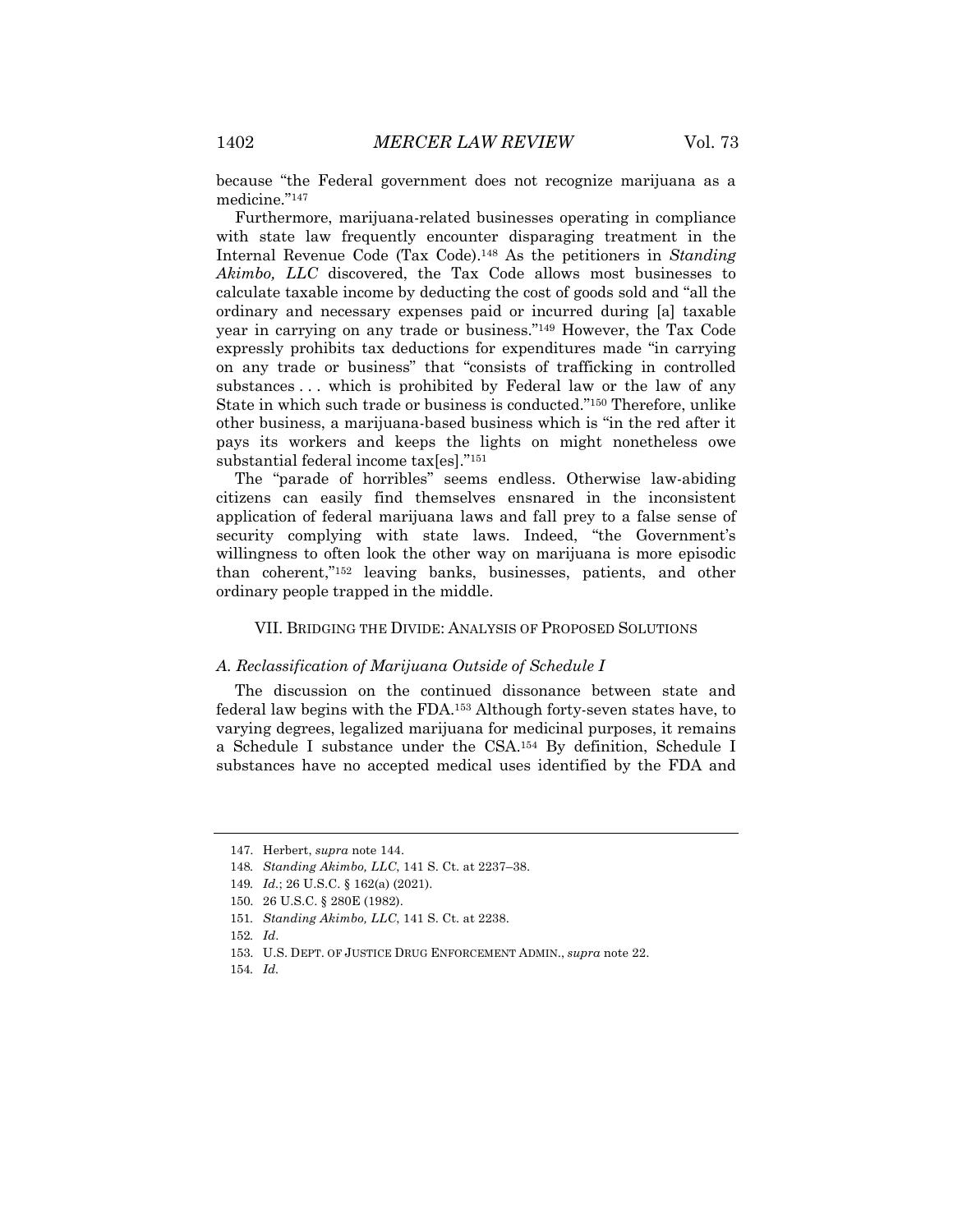pose risks to public health.155 Despite the fact that the overwhelming majority of states have identified medical applications, and even though no deaths from marijuana overdose have ever been reported, "the FDA has not approved a marketing application for any marijuana product for any clinical indication."156 Unless and until the FDA does so, marijuana will likely remain a Schedule I drug, prohibited by the CSA.<sup>157</sup>

Likewise, the AG, often acting at the behest of the President, and the HHS, hold the key to reclassifying marijuana as something less than a Schedule I controlled substance.158 The HHS, in partnership with the FDA, DEA, and other federal agencies, has the authority to commission scientific and medical evaluations of marijuana.<sup>159</sup> Based on the results, the HHS can issue binding recommendations to the AG, including whether marijuana should be controlled at all.<sup>160</sup>

In 2020, the DOJ publicized the success of the DEA's partnership with the HHS and the Office of National Drug Control Policy (ONDCP) in researching the medical utility of marijuana's chemical components.161 In addition to securing the FDA's approval of Epidiolex, a marijuana extract used to treat childhood epilepsy, the DEA also increased the amount of marijuana available for research by 575% between 2017 and 2020.162 The increased marijuana supply resulted in a 155% increase in the number of marijuana researchers registered with the DEA.163 Currently, over 70% of the DEA's Schedule I researchers are dedicated to marijuana, marijuana extracts, and marijuana derivatives.164

The DEA expressed its commitment, "consistent with the CSA, to assisting the health care needs of patients and supporting research involving marihuana."165 Based on the DEA's testimony, it is clear the DOJ and HHS recognize the intense social, political, and economic pressures to obtain FDA approval and reclassify marijuana as

<sup>155.</sup> 21 U.S.C. § 812(b)(1); U.S. DEPT. OF JUSTICE DRUG ENFORCEMENT ADMIN., *supra* note 22.

<sup>156.</sup> U.S. DEPT. OF JUSTICE DRUG ENFORCEMENT ADMIN., *supra* note 22.

<sup>157</sup>*. Id.*

<sup>158.</sup> 21 U.S.C. § 811(a); *but see* 21 U.S.C. § 811(b).

<sup>159</sup>*. Id.*; U.S. DEPT. OF JUSTICE DRUG ENFORCEMENT ADMIN., *supra* note 22.

<sup>160.</sup> 21 U.S.C. § 811(b).

<sup>161</sup>*. Cannabis Policy—For the New Decade*, Before the Subcomm. on Health of the H. Energy and Commerce Comm., 116th Cong. (2020) (statement of Matthew J. Strait, Senior Policy Advisor, U.S. Dept. of Justice, Diversion Control Division).

<sup>162</sup>*. Id.*

<sup>163</sup>*. Id.*

<sup>164</sup>*. Id.*

<sup>165</sup>*. Id.*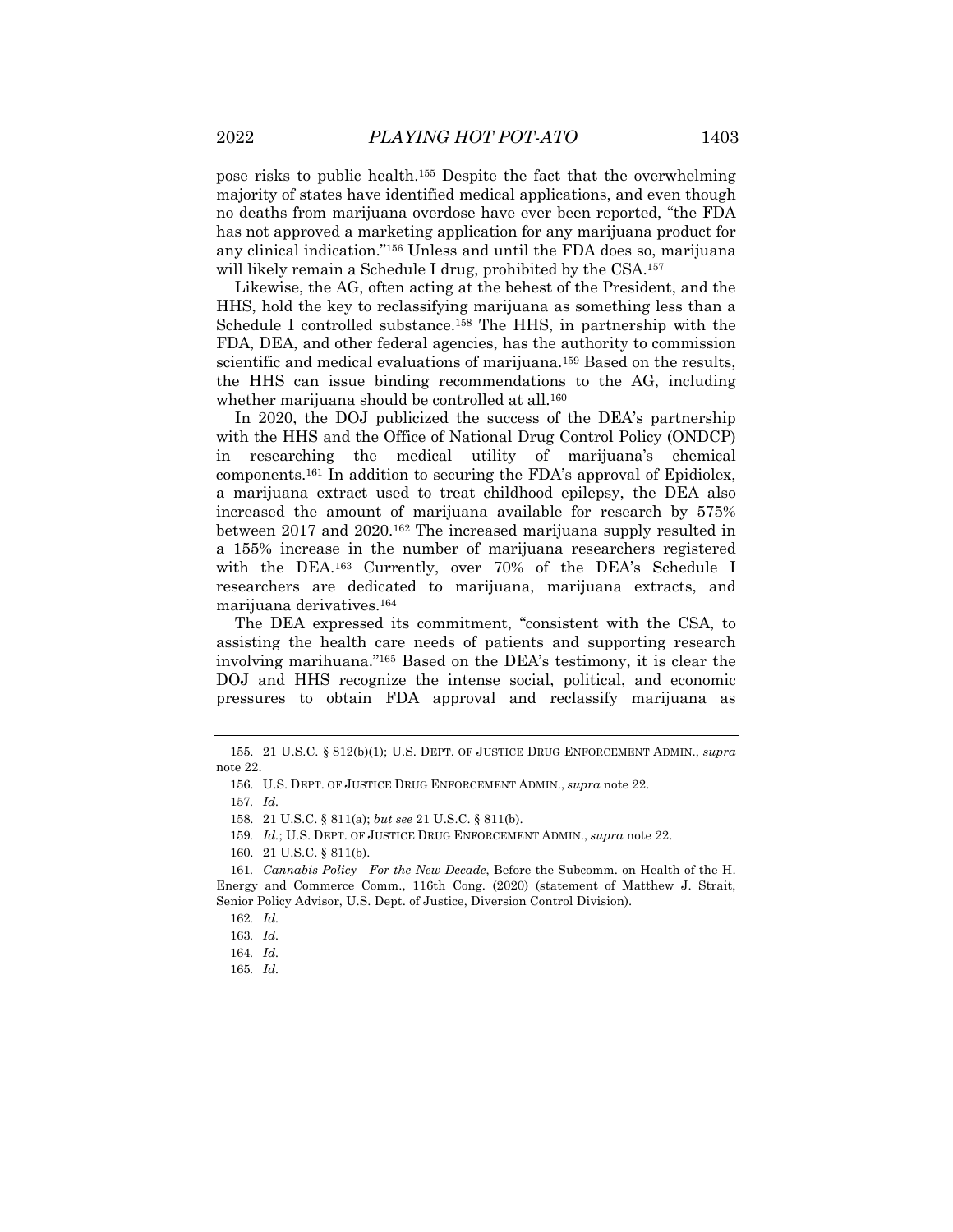something other than a Schedule I controlled substance. However, tossing the hot potato, the DOJ reiterated the importance of first obtaining FDA approval for marijuana use to ensure "that only safe and effective drugs are approved to be available in the United States."166

# *B. Supreme Court May Overturn Its Precedent*

# **1. Scope of Authority and Limits of the Supreme Court**

Article III  $\S 1$  of the Constitution<sup>167</sup> sets forth "[t]he judicial Power of the United States, shall be vested in one supreme Court,"168 having the authority over "all Cases, in Law and Equity, arising under this Constitution, [and] the Laws of the United States."169 Furthermore, "[i]t is emphatically the province and duty of the judicial department to say what the law is. Those who apply the rule to particular cases, must of necessity expound and interpret that rule. If two laws conflict with each other, the courts must decide on the operation of each."170 Lastly, where the constitutionality of a law is at issue, "the [C]onstitution is superior to any ordinary act of the legislature; the [C]onstitution, and not such ordinary act, must govern the case to which they both apply."171

As defined by the Constitution, the Supreme Court has jurisdiction and power of review over cases relating to the constitutionality of federal laws, as well as executive actions.172 As such, the Supreme Court has the authority to declare acts of the legislative or executive branch illegal, null, and void.173 This power of judicial review is unusual in that nine unelected judges can strike down the democratic laws of the people. To prevent overstepping its bounds and upsetting the balance of powers, the court adopted the political question doctrine.<sup>174</sup> Accordingly, the court will refrain from hearing cases where there is no legal question to decide or where the issue is best left to the legislative process.175

Finally, in interpreting the law, the Supreme Court has recognized that the Constitution is not static, but rather it is a living, evolving

168*. Id.*

170. Marbury v. Madison, 5 U.S. 137, 177 (1803).

- 174. Baker v. Carr, 369 U.S. 186, 210–11 (1962).
- 175*. Id.*

<sup>166</sup>*. Id.*

<sup>167.</sup> U.S. CONST. art. III § 1.

<sup>169.</sup> U.S. CONST. art. III § 2, cl. 1.

<sup>171</sup>*. Id.* at 178.

<sup>172.</sup> U.S. CONST. art. III § 2, cl. 1.

<sup>173</sup>*. Id.*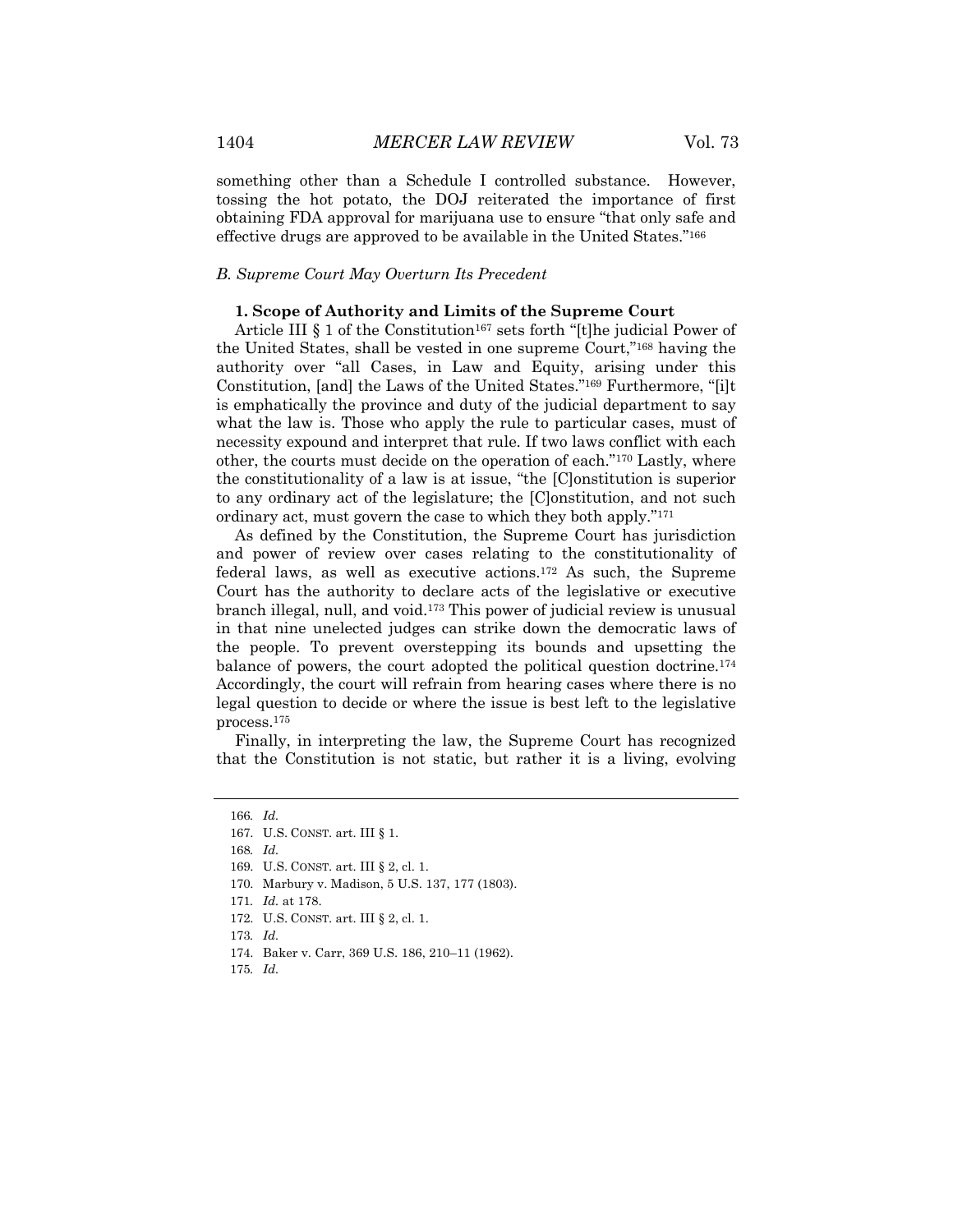document.176 Therefore, the court is entitled to interpret the Constitution in light of modern-day society rather than being confined to the archaic textual reading.177 It is this philosophy of modernized meanings that has enabled the court to evolve its logic and, sometimes, overturn its own precedent.

# **2. Evolution of the Supreme Court's Commerce Clause Interpretation**

Discussed *supra*, Congress's power to regulate interstate commerce via the Commerce Clause178 also grants the federal government the authority "to prohibit the local cultivation and use of marijuana."179 However, the Court's definition of "commerce" has been altered over the course of time. In 1824, the Supreme Court defined "commerce" to broadly include all activities associated with facilitating trade.180 Between 1895 and 1937, the Supreme Court narrowed the scope of the commerce power to exclude activities of production, manufacturing, and mining.<sup>181</sup>

Yet, between 1937 and the 1990s, the Supreme Court once again expanded the definition of "commerce." During this time, the court adopted the philosophy:

[T]he power to regulate commerce is the power to enact "all appropriate legislation" for "its protection and advancement"; to adopt measures "to promote its growth and insure its safety"; "to foster, protect, control and restrain." That power is plenary and may be exerted to protect interstate commerce "no matter what the source of the dangers which threaten it."182

<sup>176</sup>*. See* Home Bldg. & Loan Ass'n v. Blaisdell, 290 U.S. 398, 428–29 (1934) ("These put it beyond question that the [constitutional] prohibition is not an absolute one and is not to be read with literal exactness like a mathematical formula . . . [b]ut to assign . . . a literal purport, and to exact from them a rigid literal fulfilment, could not have been the intent of the [C]onstitution. It is repelled by a hundred examples.").

<sup>177</sup>*. See id.*

<sup>178.</sup> U.S. CONST. art. 1 § 8, cl. 3 (The Congress shall have power "[t]o regulate Commerce . . . among the several States . . . .").

<sup>179</sup>*. Raich*, 545 U.S. at 1.

<sup>180.</sup> Gibbons v. Ogden, 22 U.S. 1, 197 (1824).

<sup>181.</sup> United States v. E.C. Knight, 156 U.S. 1, 14 (1894) (manufacturing is not commerce); Carter v. Carter Coal Co., 298 U.S. 238, 302–03 (1936) (mining is not commerce); Hammer v. Dagenhart, 247 U.S. 251, 272 (1918) (production is not commerce).

<sup>182.</sup> N.L.R.B. v. Jones & Laughlin Steel Corp., 301 U.S. 1, 36–37 (1937).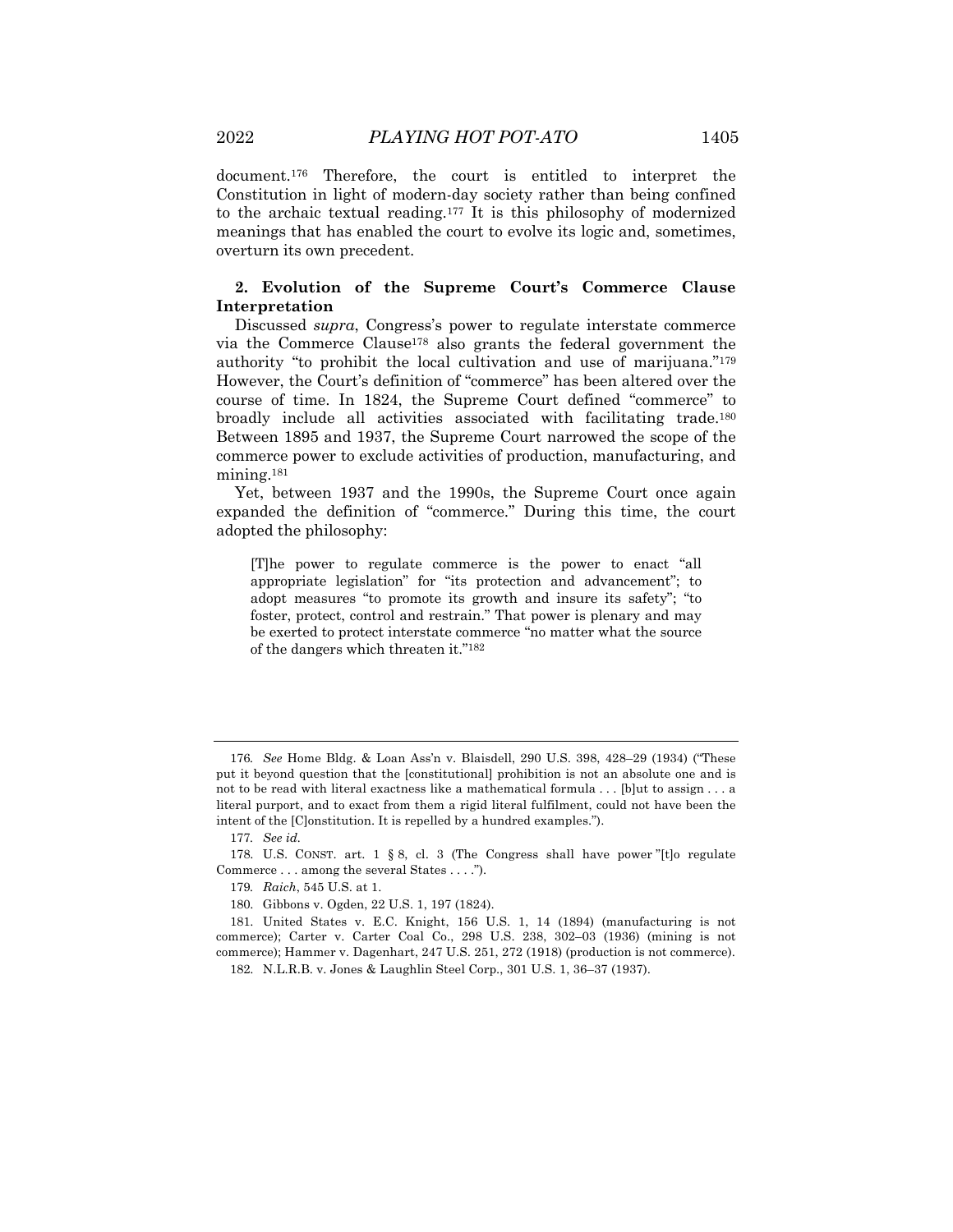Resting on this logic, not one law was struck down as an excessive exercise of the commerce power from 1937 until 1995.183

In deciding the 1995 case of *U.S. v. Lopez*,<sup>184</sup> the court once again narrowed the field and identified three categories of activity Congress may regulate under its commerce power: (1) channels of interstate commerce; (2) instrumentalities of interstate commerce; and (3) activities that have a substantial relation to interstate commerce.185 Referencing the third category, the court explained that where *intrastate* "economic activity substantially affects *interstate* commerce, legislation regulating that activity will be sustained."186 Thus, if the local activity is commercial or economic and if, aggregate activity of all local individuals engaged in the activity could substantially impact the national market, Congress has the authority to regulate the local activity.187

The Supreme Court's fluctuating views on the scope and depth of the commerce power is a prime example of how our understanding of the Constitution has morphed since its creation. The *Lopez* ruling set the tone for the current understanding of the scope of the commerce power.

However, there have been recent signals that the Supreme Court might once again alter its position on which *intrastate* activities fall under the authority of the commerce power—a change that could have sweeping implications for federal marijuana laws.188

#### **3. Overturning Gonzalez v. Raich**

Justice Thomas' recent criticisms of *Gonzalez v. Raich*, have been viewed as a sign that the Supreme Court may overturn *Raich* and proclaim once-and-for-all that Congress's power to regulate interstate commerce does not authorize the federal prohibition on local cultivation and use of marijuana.189 This has been seen as a beacon of hope to advocates of marijuana legalization and states' rights that should the appropriate case come before it, the Supreme Court is likely to once

<sup>183</sup>*. See* United States v. Lopez, 514 U.S. 549, 561 (1995) (striking down the state's Gun Free Zone Act of 1990 because the presence of a gun near a school did not substantially affect interstate commerce).

<sup>184.</sup> United States v. Lopez, 514 U.S. 549, 549 (1995).

<sup>185</sup>*. Id.* at 558–59.

<sup>186</sup>*. Id.* at 560 (internal emphasis added).

<sup>187</sup>*. Id.* at 561.

<sup>188</sup>*. See Standing Akimbo, LLC*, 141 S. Ct. at 2236–37.

<sup>189</sup>*. Id.* at 2238.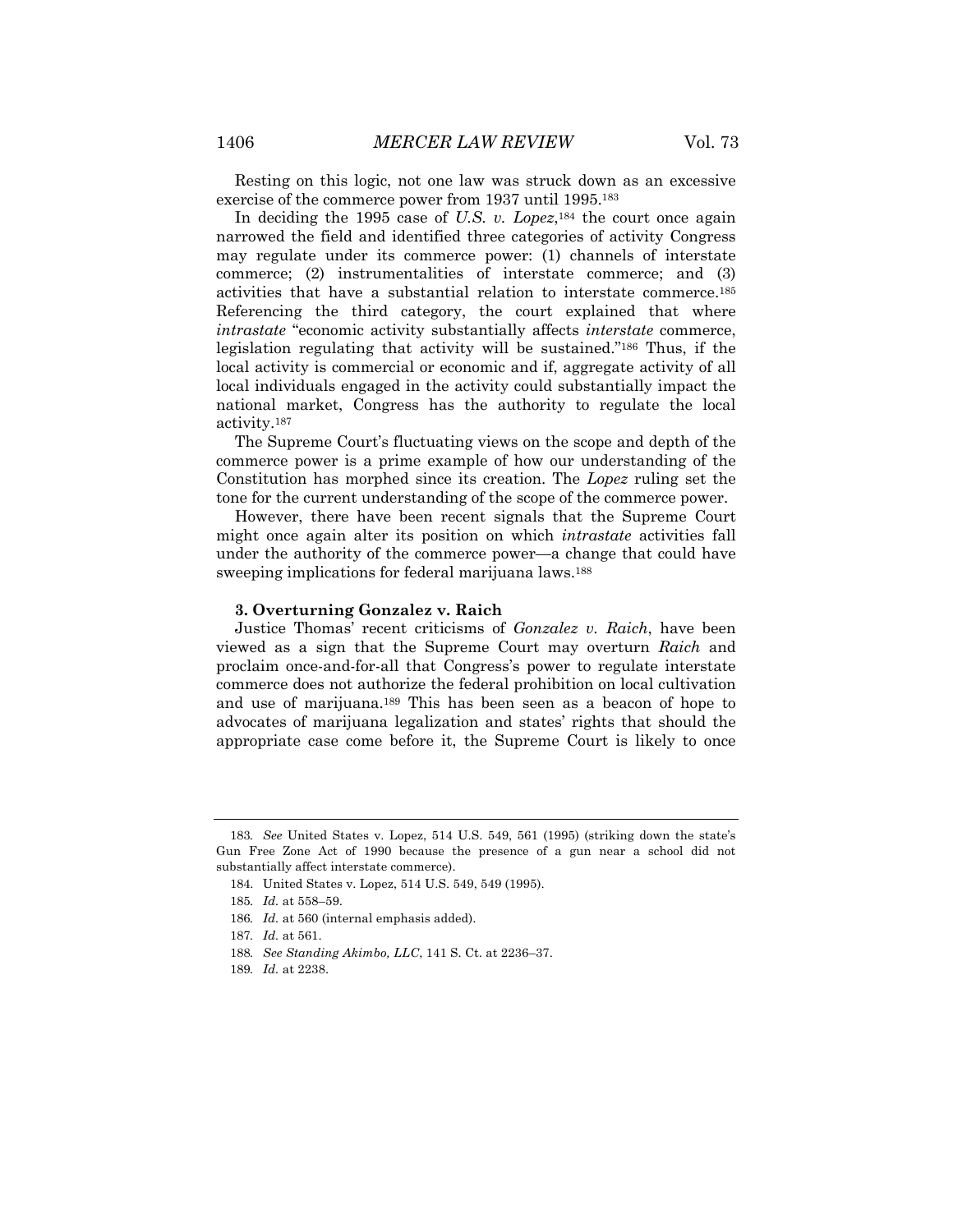again narrow the scope of the commerce power in favor of stronger Tenth Amendment rights.190

Notably, the composition of the Court has changed drastically since *Raich* was decided. The only remaining Justices from that Court are liberal Justice Breyer (who voted in the majority) and conservative Justice Thomas (who wrote in dissent).191 Though the Justices do not represent political parties, they are commonly characterized based on known stances, historical decisions, and affiliations.192 Today, Justices Breyer, Kagan, and Sotomayor make up the liberal wing of the Court; and Chief Justice Roberts and Justices Alito, Gorsuch, and Thomas comprise the conservative majority.193

However, when *Raich* was decided, the Court was liberal leaning with Justices Stevens, Souter, Ginsburg, Breyer, and Kennedy joining the majority while Conservative Justices O'Connor, Rehnquist, and Thomas dissented.194 Interestingly, the swing vote in *Raich* was Justice Scalia, who was typically conservative, but concurred in the judgment, citing the Necessary and Proper Clause,195 rather than the commerce power, as the basis for his opinion.196

Given that there is a majority of conservative voices on the Court, it seems likely that if *Raich* were heard today, the Court may rule in favor of limiting federal authority to regulate the intrastate cultivation and use of marijuana in favor of state's rights. However, excitement should be tempered when reading Justice Thomas' favorable opinion in *Standing Akimbo, LLC*.197 Though he clearly expressed that "[a] prohibition on intrastate use or cultivation of marijuana may no longer

<sup>190.</sup> Will Yakowicz, *Supreme Court Justice Thomas Calling Federal Cannabis Prohibition 'Contradictory And Unstable' Signals Legalization Is Near*, FORBES (June 29, 2021), https://www.forbes.com/sites/willyakowicz/2021/06/29/supreme-court-justicethomas-calling-federal-cannabis-prohibition-contradictory-and-unstable-signalslegalization-is-near/?sh=519cd3a25321.

<sup>191</sup>*. Raich*, 545 at 5; *About the Court: Current Members*, SUPREME COURT OF THE U.S., https://www.supremecourt.gov/about/biographies.aspx (last visited Oct. 17, 2021).

<sup>192</sup>*. Supreme Court of the United States*, BALLOTPEDIA, https://ballotpedia.org/Supreme\_Court\_of\_the\_United\_States (last visited Oct. 17, 2021); ON THE ISSUES, https://court.ontheissues.org/Clarence\_Thomas.htm#Drugs (last visited Oct. 17, 2021).

<sup>193</sup>*. Id.*

<sup>194</sup>*. Raich*, 545 U.S. at 5.

<sup>195.</sup> U.S. CONST. art. I § 8, cl. 18 (The Congress shall have power "[t]o make all Laws which shall be necessary and proper for carrying into Execution the foregoing Powers, and all other Powers vested by this Constitution in the Government of the United States, or in any Department or Officer thereof.").

<sup>196</sup>*. Raich*, 545 U.S. at 5.

<sup>197.</sup> 141 S. Ct. at 2238.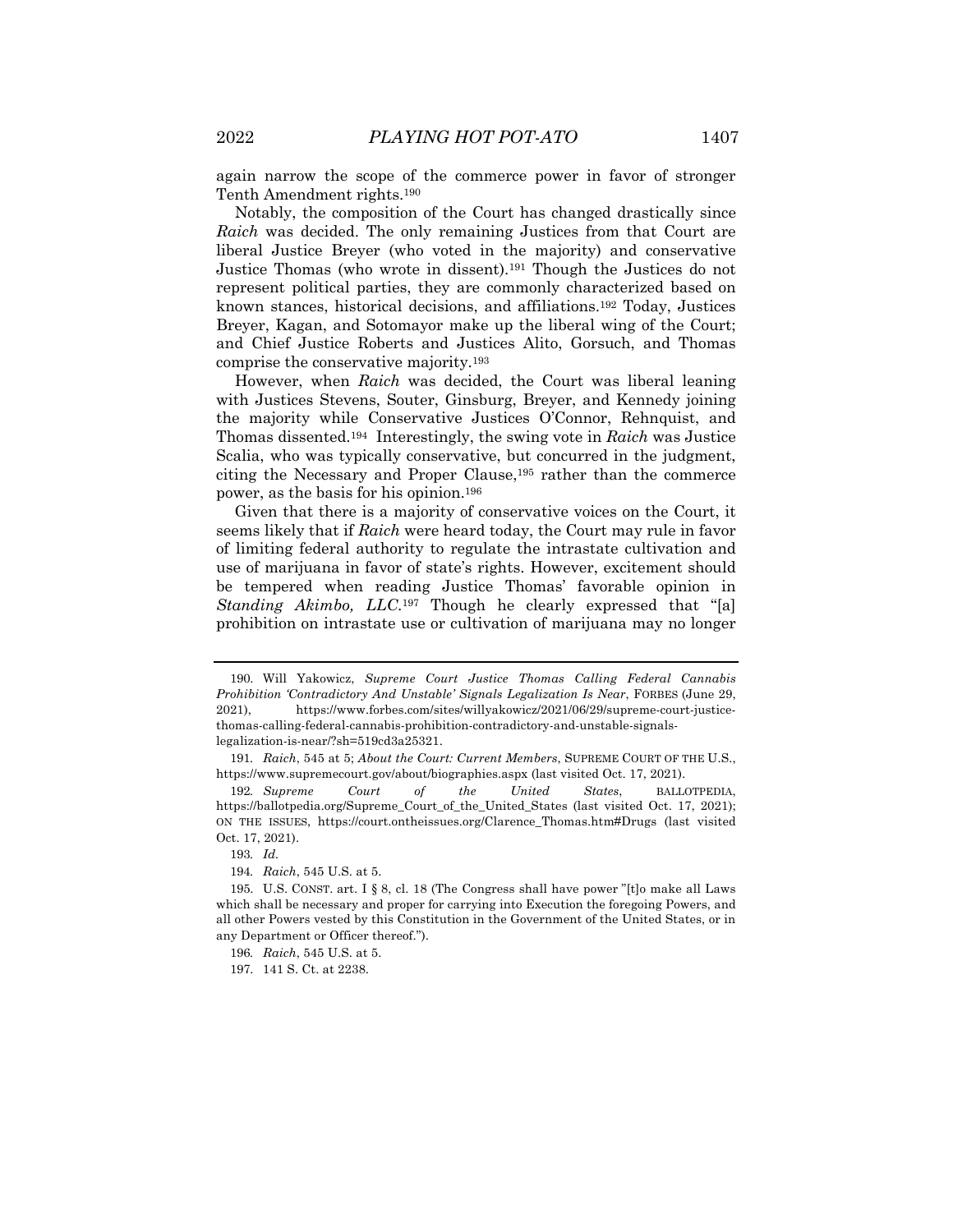be necessary *or* proper," he issued similar sentiments in his *Raich* dissent.198 Therefore, his position is hardly new or evolved. What has changed, however, is the composition of the Court, which is now decidedly conservative and, therefore, more amiable to limiting federal authority in favor of states' rights.

On the other hand, though the Supreme Court could, upon granting certiorari on a new case, overturn *Raich*, because of its general policy to avoid political issues, it is somewhat unlikely that a Supreme Court ruling will ultimately end the federal prohibition on marijuana. Punting the potato back to the legislature, the *Raich* Court noted:

[T]he presence of another avenue of relief . . . [,]the [CSA,] authorizes procedures for the reclassification of Schedule I drugs. But perhaps even more important than these legal avenues is the democratic process, in which the voices of voters . . . may one day be heard in the halls of Congress.199

#### *C. Legislative Action*

The Constitution set forth that "[a]ll legislative Powers . . . shall be vested in a Congress of the United States, which shall consist of a Senate and House of Representatives."200 Accordingly, the 117th Congress, serving from 2021–2022, is empowered to reform federal marijuana legislation.201 This is all the more realistic considering that, though tight, Democrats of the 117th Congress have the majority.202 This unique control of both chambers clears a path for President Joe Biden, also a Democrat, to sign such legislation into law.

# **1. Proposed Federal Legislation**

Recently, several bills have been introduced to Congress, aiming to end the federal prohibition on marijuana. The Marijuana Opportunity, Reinvestment, and Expungement Act of 2020 (MORE Act of 2020)203 was passed by the House of Representatives, marking the first time a

<sup>198</sup>*. Id.* at 2238; *Raich*, 545 U.S. at 46 ("Today's decision allows Congress to regulate intrastate activity without check . . . .").

<sup>199</sup>*. Raich*, 545 U.S. at 33.

<sup>200.</sup> U.S. CONST. art. I § 1.

<sup>201.</sup> JENNIFER E. MANNING, U.S. CONG. RESEARCH SERV., R46705, MEMBERSHIP OF THE 117TH CONGRESS: A PROFILE (2022).

<sup>202</sup>*. Id.* (explaining that as of January 3, 2022, in the House of Representatives, there are 225 Democrats, 214 Republicans, and 2 vacant seats. In the Senate, there are 50 Republicans, 48 Democrats, and 2 Independents who caucus with the Democrats; Vice President, Kamala Harris, a Democrat, is the swing vote in the Senate).

<sup>203.</sup> MORE Act of 2020, H.R. 3884, 116th Cong. (2020).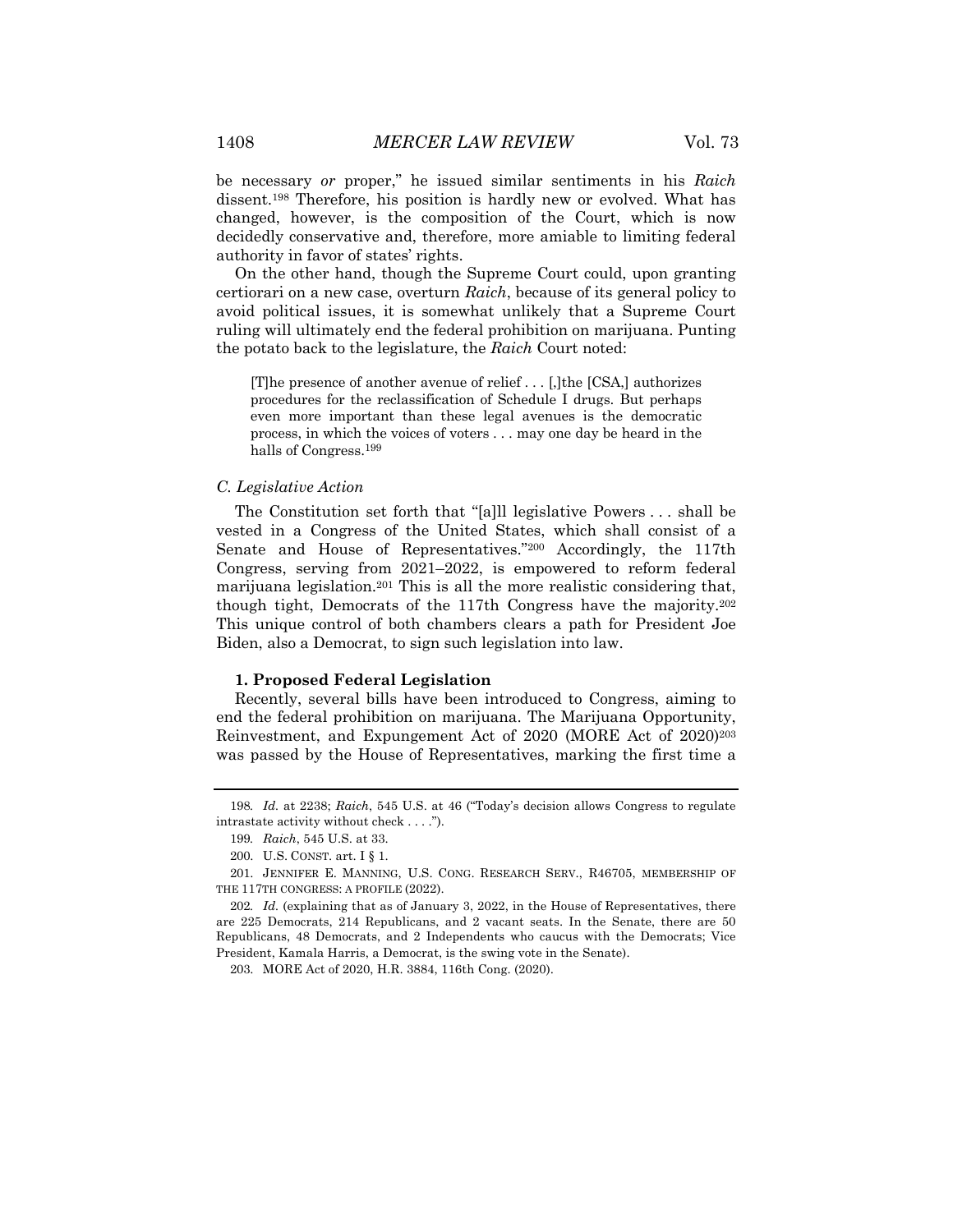chamber of Congress ever voted to end the prohibition.204 Though the MORE Act of 2020 died on the vine and failed to pass in the Senate, the historic legislation would have decriminalized marijuana, removed it from the list of scheduled substances under the CSA, and eliminated criminal penalties for the manufacture, distribution, and possession of marijuana.205 However, because Democrats won control of both chambers in 2021, Representative Jerrold Nadler (D-NY) reintroduced the MORE Act (MORE Act of 2021)206 banking on the increased odds of its passage.207

Additionally, though it failed to pass in the 116th and 117th sessions of Congress, future companion bills will likely incorporate portions of the Strengthening the Tenth Amendment Through Entrusting States Act (STATES Act).208 Though it did not legalize marijuana, the act proposed a federal recognition of states' police powers in states that had done so. The STATES Act exempted citizens of those states from federal enforcement when acting in compliance with state law.209 Specifically, the measure proposed the elimination of regulatory controls and administrative, civil, and criminal penalties under the CSA for marijuana-related activities that complied with state law.210

Furthermore, the Cannabis Administration and Opportunity Act (CAOA) is currently in-the-works.211 In July 2021, Senate Majority Leader Chuck Schumer became "the first majority leader to say it is time to end the Federal prohibition on marijuana" and vowed to "push [the] issue forward and make it a priority for the Senate."212 Per the discussion draft, CAOA aims to remove cannabis from the federal list of controlled substances and empower states to implement their own

207*. H.R. 3617: MORE Act of 2021*, GOVTRACK, https://www.govtrack.us/congress/bills/117/hr3617 (last visited Oct. 17, 2021).

<sup>204</sup>*. Id.*; *House Passes Historic Cannabis Reform Legislation*, U.S. CONGRESSMAN EARL BLUMENAUER (Dec. 4, 2020), https://blumenauer.house.gov/media-center/pressreleases/house-passes-historic-cannabis-reform-legislation.

<sup>205</sup>*. H.R. 3884 (116th): MORE Act of 2020*, GOVTRACK, https://www.govtrack.us/congress/bills/116/hr3884/summary (last visited Oct. 17, 2021). 206. MORE Act of 2021, H.R. 3617, 117th Cong. (2021).

<sup>208.</sup> STATES Act, S. 3032, 115th Cong. (2018); STATES Act, S. 1028, 116th Cong. (2019).

<sup>209</sup>*. Id.*

<sup>210</sup>*. Id.*

<sup>211.</sup> SENATORS CORY BOOKER, RON WYDEN, AND CHUCK SCHUMER, CANNABIS ADMIN. & OPPORTUNITY ACT DISCUSSION DRAFT (2021); 167 CONG. REC. S4912 (daily ed. July 15, 2021) (statement of Sen. Chuck Schumer).

<sup>212.</sup> 167 CONG. REC. S4912 (daily ed. July 15, 2021) (statement of Sen. Chuck Schumer).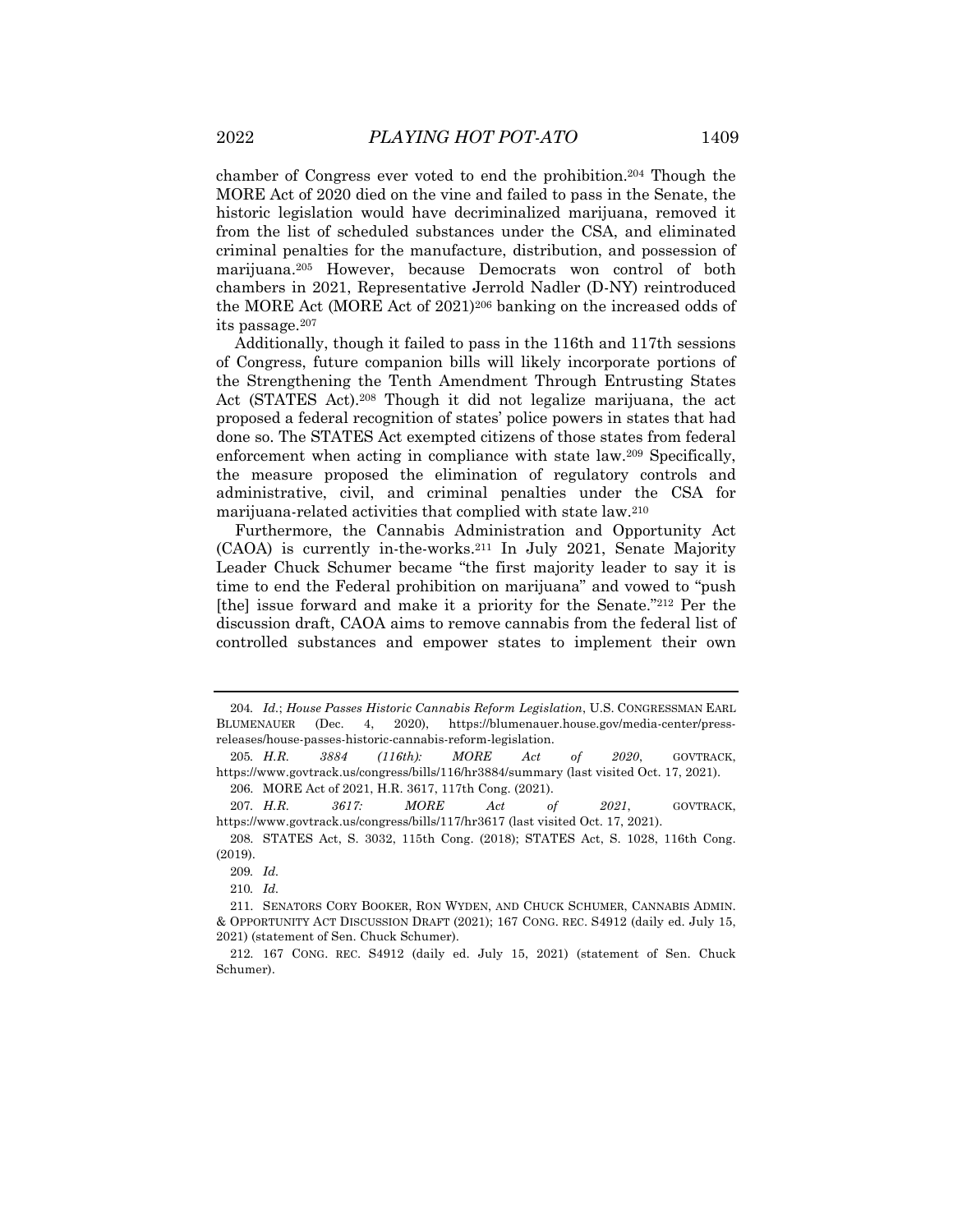cannabis laws.213 In addition, CAOA includes restorative measures to expunge federal non-violent marijuana crimes and allow those currently incarcerated in federal prison for non-violent marijuana crimes to petition a court for resentencing.214 As the draft pointed out, "more than 90 percent of Americans believe cannabis should be legal for either adult or medical use."215 The purpose of CAOA is to ensure Americans will not be barred from services like public housing or federal financial aid, or that businesses will not be barred from access to bank accounts and loans for using marijuana in states where it is allowed.216 "The legislation preserves the integrity of state cannabis laws and provides a path for responsible federal regulation of the cannabis industry" similar to alcohol and tobacco.<sup>217</sup>

Though similar bills have been introduced and failed in the past, there has never been a more opportune time to present legislation to end the federal prohibition on marijuana. The majority of states have embraced legalization, and the majority of Americans believe marijuana should be legal. In addition, the House of Representatives, Senate, and Presidency enjoy a Democrat majority. There has never been a better time than now to end the federal prohibition once and for all.

#### **2. Alcohol and Tobacco: Models for Success**

As the CAOA points out, the government is not new to legalizing and regulating a previously illegal substance.<sup>218</sup> Using alcohol and tobacco as examples, the federal government has demonstrated its capacity to regulate the sale and possession of marijuana "in a way that balances individual liberty with public health and safety."219 It is noteworthy that, like marijuana, tobacco and alcohol have no known medical utilities and are equally addictive. However, unlike marijuana, these substances are not classified under the CSA. Despite alcohol and tobacco being legal on a federal level, states have the authority to prohibit or regulate sales within its borders.220 For its part, the federal law lays down some hard-and-fast ground rules—like minimum age requirements.221

<sup>213.</sup> CANNABIS ADMIN. & OPPORTUNITY ACT DISCUSSION DRAFT, *supra* note 211.

<sup>214</sup>*. Id.*

<sup>215</sup>*. Id.*

<sup>216</sup>*. Id.*

<sup>217</sup>*. Id.*

<sup>218</sup>*. Id.*

<sup>219</sup>*. Id.*

<sup>220</sup>*. Id.*

<sup>221</sup>*. Id.*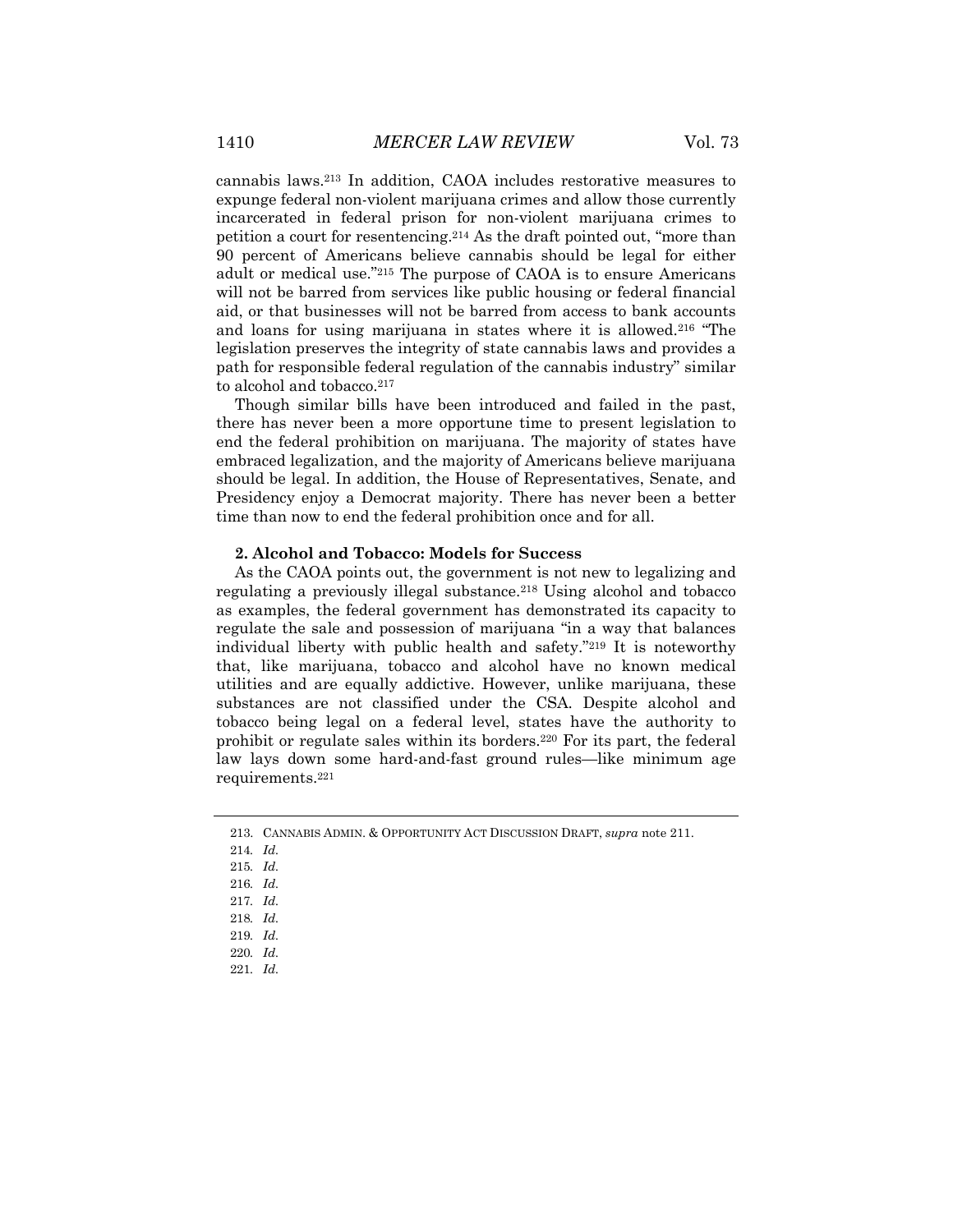Not only is federal legalization of marijuana feasible, but it is also the most pragmatic solution to the failed war on drugs. Colloquially called "the modern-day prohibition," society largely supports legalization and sees federal enforcement as an overstep of authority. Judging by the mixed signals received from the AG, DOJ, IRS, and other federal agencies, it seems as though the federal government may have tired of the war as well. The CAOA correctly asserts that the government already has a roadmap on how to proceed forward with legalization. It must simply follow the path forged by the legalization and regulation of tobacco and alcohol.

#### *D. POTUS: The Biden Administration*

The president does not have the unilateral authority to legalize marijuana. This was highlighted during the 2020 presidential race when some candidates—namely Senator Bernie Sanders and Senator Elizabeth Warren—raised eyebrows with impossible promises to legalize marijuana through executive action.222 In particular, Sanders promised to "[l]egalize marijuana in the first 100 days [of being POTUS] with executive action."223 He later amended this timetable declaring, "[o]n my first day in office through executive order we will legalize marijuana in every state in this country."224 For her part, Elizabeth Warren also vowed to, "[u]se the president's executive authority."225 Specifically, Warren asserted, "[i]f Congress refuses to take action supported by the majority of the American people, there's still a lot a president can do all on her own. I will act decisively on legalization starting on day one."226 These candidates, however, failed to understand the limitations of presidential authority to tread in legislative waters.

# **1. POTUS's Actual Authority**

The President cannot legalize marijuana, especially for recreational use, via executive action based on the very language of the CSA itself.227

<sup>222</sup>*. See Legalizing Marijuana*, BERNIE SANDERS CAMPAIGN WEBSITE, https://berniesanders.com/issues/legalizing-marijuana/ (last visited Oct. 2, 2021); *A Just and Equitable Cannabis Industry*, ELIZABETH WARREN CAMPAIGN WEBSITE, https://elizabethwarren.com/plans/cannabis (last visited Oct. 2, 2021).

<sup>223.</sup> BERNIE SANDERS CAMPAIGN WEBSITE, *supra* note 222.

<sup>224.</sup> Tom Angell, *Bernie Sanders Pledges Legal Marijuana in All 50 States on Day One as President*, FORBES (Feb. 1, 2020), https://www.forbes.com/sites/tomangell/2020/02/01/bernie-sanders-pledges-legal-

marijuana-in-all-50-states-on-day-one-as-president/?sh=7c1c24ba1c16.

<sup>225.</sup> ELIZABETH WARREN CAMPAIGN WEBSITE, *supra* note 222.

<sup>226</sup>*. Id.*

<sup>227</sup>*. See* 21 U.S.C. § 811.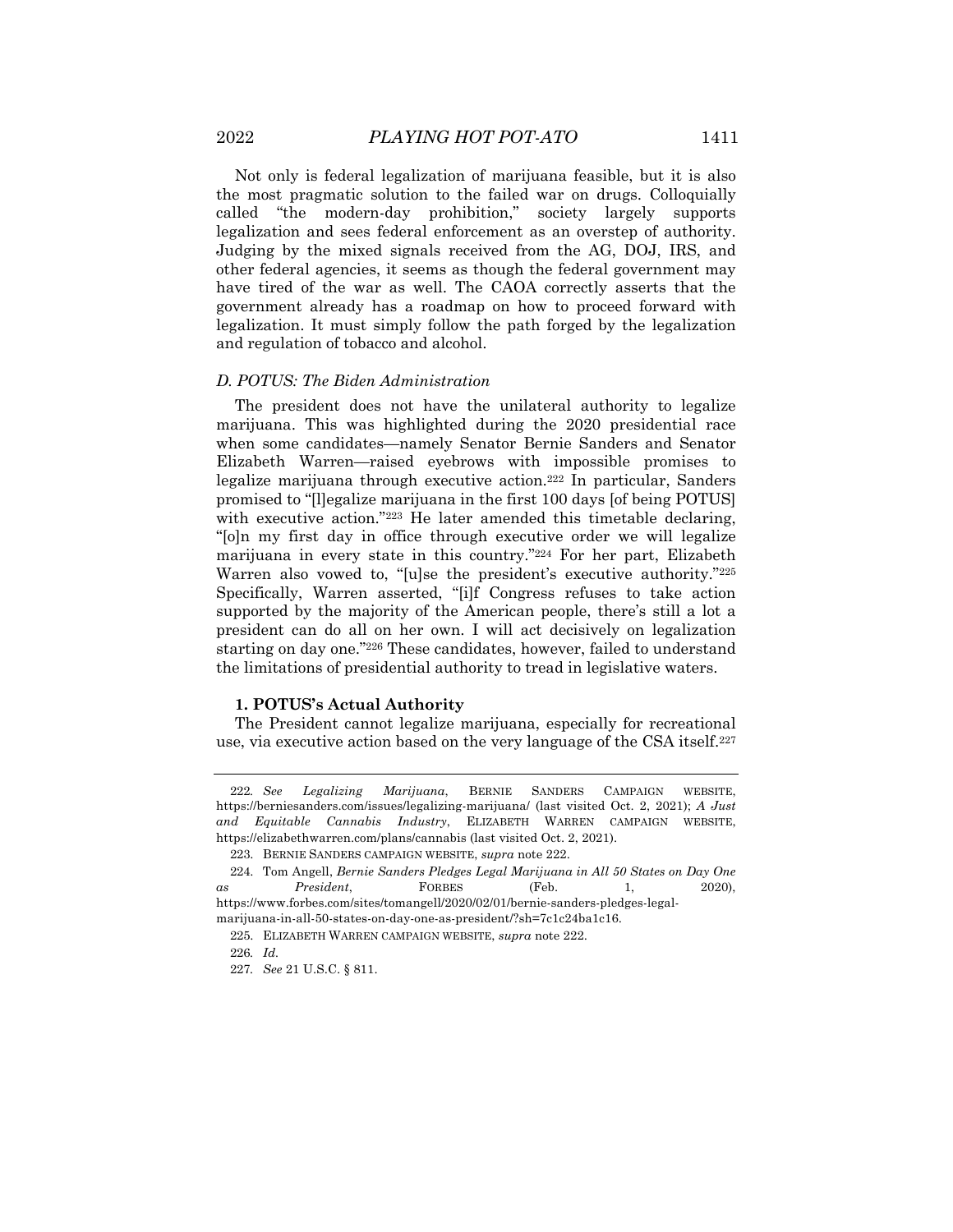In drafting the CSA, Congress delegated oversight authority to the AG and required the AG to comply with international treaties when making all scheduling decisions under the CSA.228 Consequently, because the United States is party to international treaties that oblige member nations to ban recreational use of all drugs, the AG is does not have the authority—even if pressed by the President—to declassify marijuana as a controlled substance.229 Indeed, the International Narcotics Control Board, which monitors treaty compliance for the United Nations has already warned that the "legalization of non-medical cannabis use" contravenes "international drug control treaties."230 Therefore the AG, and by extension, the President, lack the authority to de-schedule marijuana.

On the other hand, following in Obama's footsteps, the President can, by way of the AG, issue a policy of non-enforcement of federal law in states that have legalized the drug. Discussed *supra*, though this strategy does not legalize marijuana, it removes the threat of federal criminal prosecution in those states. As contemplated by Senator Warren, the reinstatement of "the Obama administration's guidance on deferring to state policy on marijuana enforcement" would at least "prevent uncertainty in the states while legalization is pending at the federal level."231 Therefore, even though the CSA tied the President's hands to legalize marijuana by executive order, the President can buy the states some time while awaiting Congressional action.

# **2. Biden's Views on Marijuana**

President Biden does not support marijuana legalization.<sup>232</sup> He does, however, support the decriminalization of marijuana.<sup>233</sup> In other words,

<sup>228.</sup> 21 U.S.C. § 811(a); 21 U.S.C. § 811(d)(1) (2015) ("If control is required by United States obligations under international treaties, conventions, or other protocols in effect on [October 27, 1970], the Attorney General shall issue an order controlling such drug under the schedule he deems most appropriate to carry out such obligations . . . .").

<sup>229</sup>*. The International Drug Control Conventions*, U.N. NATIONS OFFICE ON DRUGS AND CRIME (Nov. 2013), https://www.unodc.org/documents/commissions/CND/Int\_Drug\_Control\_Conventions/Eboo k/The\_International\_Drug\_Control\_Conventions\_E.pdf.

<sup>230.</sup> INT'L NARCOTICS CONTROL BD., 2018 ANNUAL REPORT (March 5, 2019), https://www.incb.org/documents/Publications/AnnualReports/AR2018/Annual\_Report\_Ch apters/03\_Chapter\_I\_Annual\_Report\_2018\_E\_.pdf.

<sup>231.</sup> ELIZABETH WARREN CAMPAIGN WEBSITE, *supra* note 222 (internal emphasis omitted).

<sup>232</sup>*. Psaki: Biden unmoved on marijuana legalization despite Schumer legislation*, POLITICO (July 14, 2021), https://www.politico.com/news/2021/07/14/biden-marijuanalegalization-499642.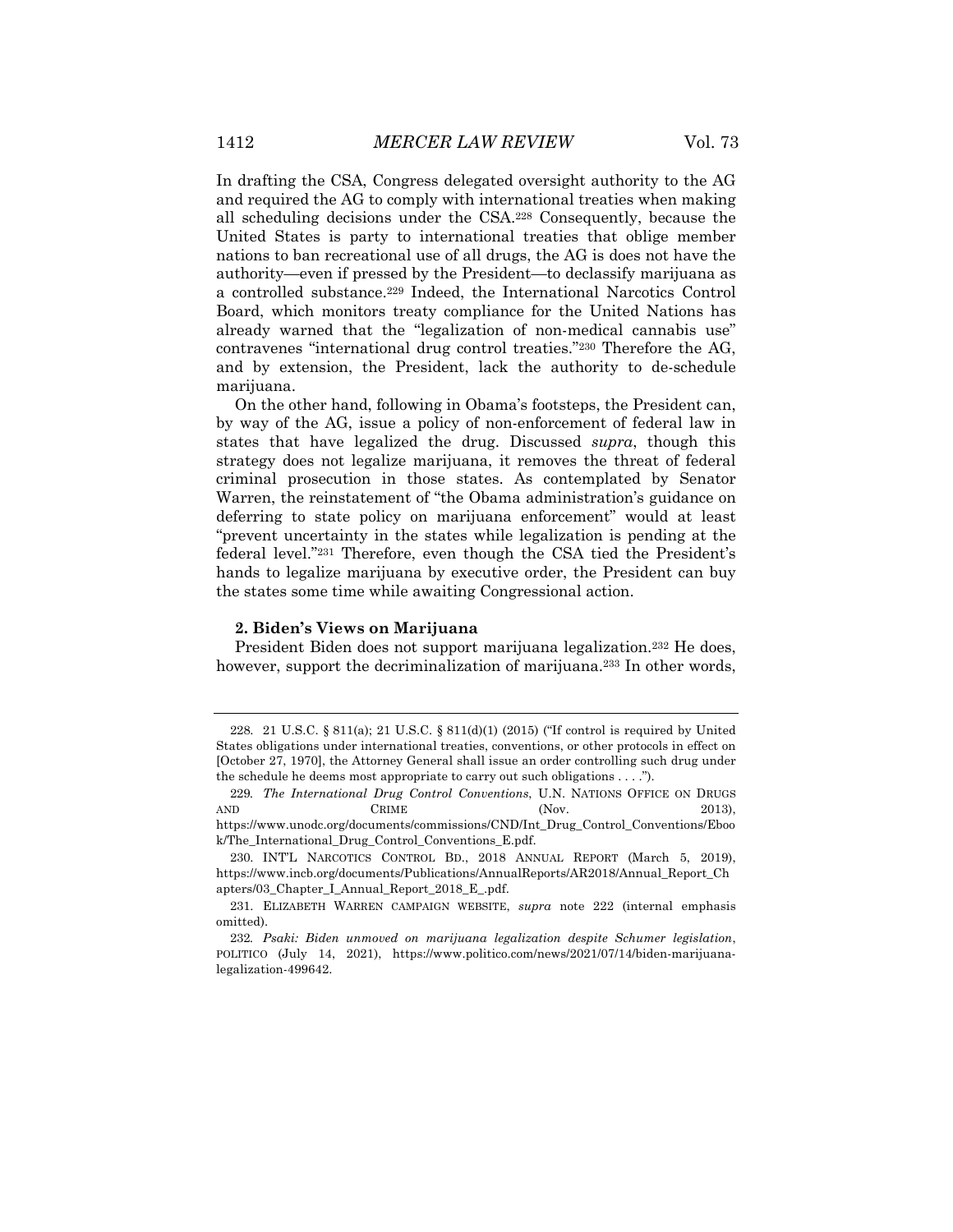while Biden does not think marijuana should be legal, he does not believe offenders should be jailed for using it.234 In fact, President Biden campaigned on the promise that not only would he "decriminalize the use of cannabis," he also pledged to, "automatically expunge all cannabis use convictions[] and end incarceration for drug use alone."235 This, however, comes as little consolation to Biden's fellow Democrats in Congress advancing legislation to end the federal prohibition on marijuana entirely—namely, the aforementioned MORE Act of 2021, CAOA, and STATES Act.236

Whether President Biden would sign the MORE Act of 2021, CAOA, or similar legislation remains unclear. Ironically, Kamala Harris, Biden's Vice President, sponsored the predecessor to MORE Act of 2021—the MORE Act of 2019.237 Even so, it appears this may be an issue on which the two diverge. When prompted for a comment on whether Biden favored the recently proposed bills for marijuana legalization, White House Press Secretary, Jen Psaki, stated, ". . . nothing has changed. There's no . . . endorsements of legislation to report . . . ."238 Pskai's comments signal that Biden remains unmoved from his position that decriminalization is acceptable, but legalization is not. A prudent Congress would be wise to take note of Biden's position and tailor pending legislation to suit his palate.

A combination of proposed measures could provide the foot-in-the-door necessary to disentangle the federal government from marijuana enforcement altogether. For example, in line with Biden's views, the MORE Act of 2021 proposed decriminalization of marijuana.239 Similarly favorable to Biden's position, the CAOA would expunge federal non-violent marijuana crimes.240 Finally, the cornerstone of the STATES Act proffered a federal recognition of states' police powers and the elimination of federal penalties for marijuanarelated activities that complied with state law.241 Accordingly, the STATES Act aligns with the stance held by the Obama

<sup>233</sup>*. Id.*; Joseph R. Biden, 2020 Democratic Presidential Candidate, Campaign Press Release - Fact Sheet: Trump Has Failed Black Americans (Aug. 27, 2020).

<sup>234</sup>*. Id.*

<sup>235.</sup> Biden, 2020 *supra* note 233.

<sup>236.</sup> POLITICO, *supra* note 232.

<sup>237.</sup> MORE Act of 2019, S. 2227, 116th Cong. (2019).

<sup>238.</sup> POLITICO, *supra* note 232.

<sup>239.</sup> MORE Act of 2021, H.R. 3617, 117th Cong. (2021).

<sup>240.</sup> CANNABIS ADMIN. & OPPORTUNITY ACT DISCUSSION DRAFT, *supra* note 211; 167 CONG. REC. S4912 (daily ed. July 15, 2021) (statement of Sen. Chuck Schumer).

<sup>241.</sup> STATES Act, S. 3032, 115th Cong. (2018); STATES Act, S. 1028, 116th Cong. (2019).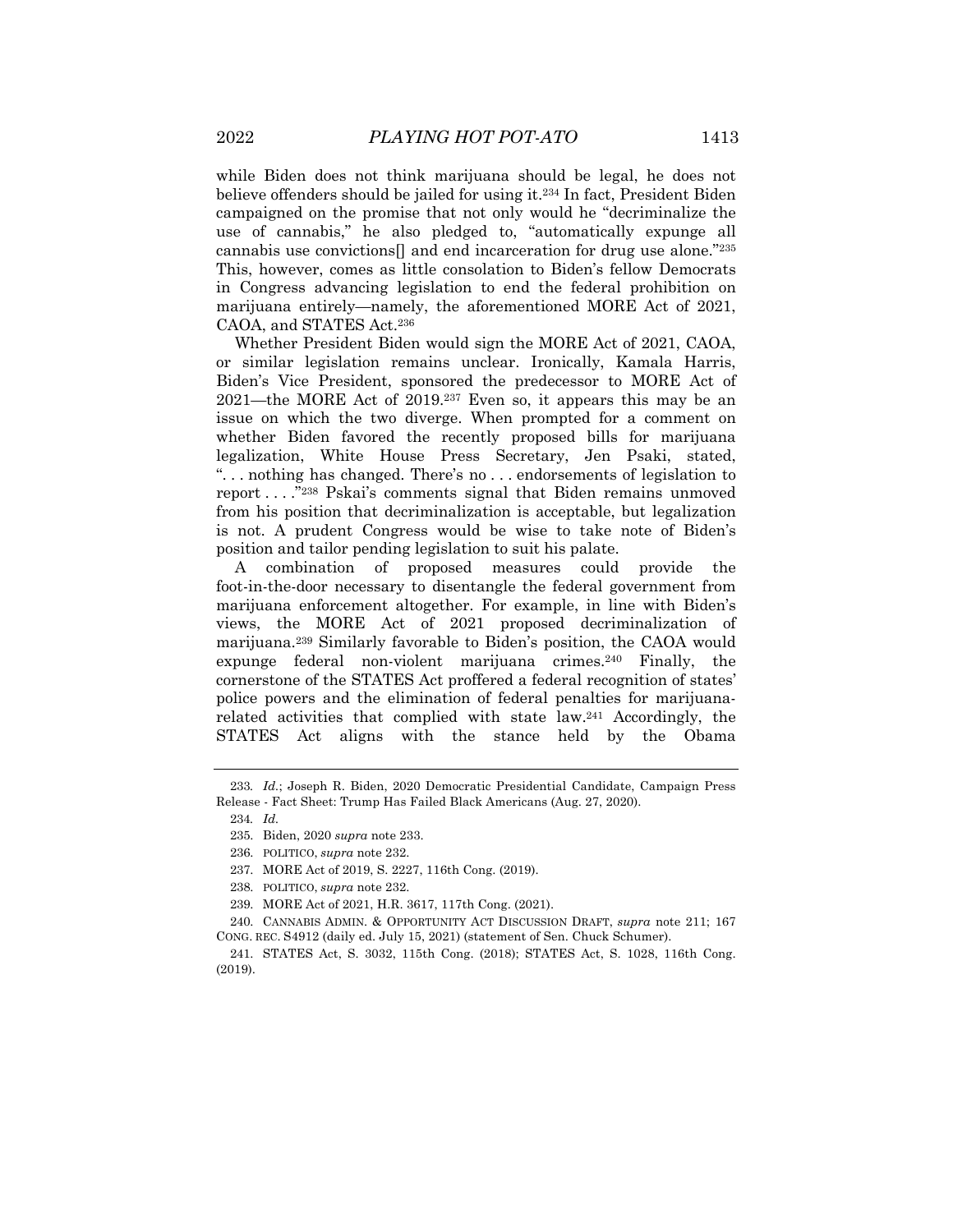states should be able to make their own decisions about recreational [marijuana] use."243 Based on these comments and his alliance with Obama, it is likely Biden would support permanently transitioning authority to govern and police marijuana to the states.244

Conversely, Biden is extremely unlikely endorse any legislation that explicitly or implicitly legalizes marijuana. Notably, the MORE Act of 2021 and CAOA both include provisions seeking to remove marijuana from the CSA—ending the federal enforcement and prohibition of the drug.245 Similarly, Biden is unlikely to endorse the elimination of federal criminal penalties for the *manufacture and distribution* of marijuana as proposed in the MORE Act of 2021 and CAOA.246 Though Biden has expressly stated marijuana *users* should not be imprisoned, he has never embraced legalizing the drug.<sup>247</sup> Therefore, it is by no means a stretch to draw the inference that Biden would not sign legislation aimed at eliminating federal penalties for the manufacture and distribution of marijuana.

# **3. Task for Legislators: Make Biden an Offer He Can't Refuse**

Because Democrats currently hold a majority in the legislative and executive branches, slim though it may be, there is no time like the present to draft a bill legalizing marijuana that caters to the more conservative members of Congress and simultaneously appeals to Biden. As elected officials, politicians must necessarily concern themselves with the will of their constituents. The good news for Biden and legislators is that "Americans are more likely now than at any point in the past five decades to support the legalization of marijuana in

<sup>242</sup>*. See* Ogden, *supra* note 69; *See also* Cole, *supra* note 73; *See also* Cole, *supra* note 78.

<sup>243</sup>*. Combating the Climate Crisis and Pursuing Environmental Justice*, BIDEN-SANDERS UNITY TASK FORCE (Aug. 2020), https://joebiden.com/wpcontent/uploads/2020/08/UNITY-TASK-FORCE-RECOMMENDATIONS.pdf.

<sup>244</sup>*. See* Ogden, *supra* note 69; *See also* Cole, *supra* note 73; *See also* Cole, *supra* note 78.

<sup>245</sup>*. See* POLITICO, *supra* note 232.; MORE Act of 2021, H.R. 3617, 117th Cong. (2021); CANNABIS ADMIN. & OPPORTUNITY ACT DISCUSSION DRAFT, *supra* note 211.

<sup>246.</sup> MORE Act of 2021, H.R. 3617, 117th Cong. (2021); *See also* CANNABIS ADMIN. & OPPORTUNITY ACT DISCUSSION DRAFT, *supra* note 211 (analogizing marijuana production and sale to the production and distribution of alcohol and tobacco).

<sup>247.</sup> POLITICO, *supra* note 232.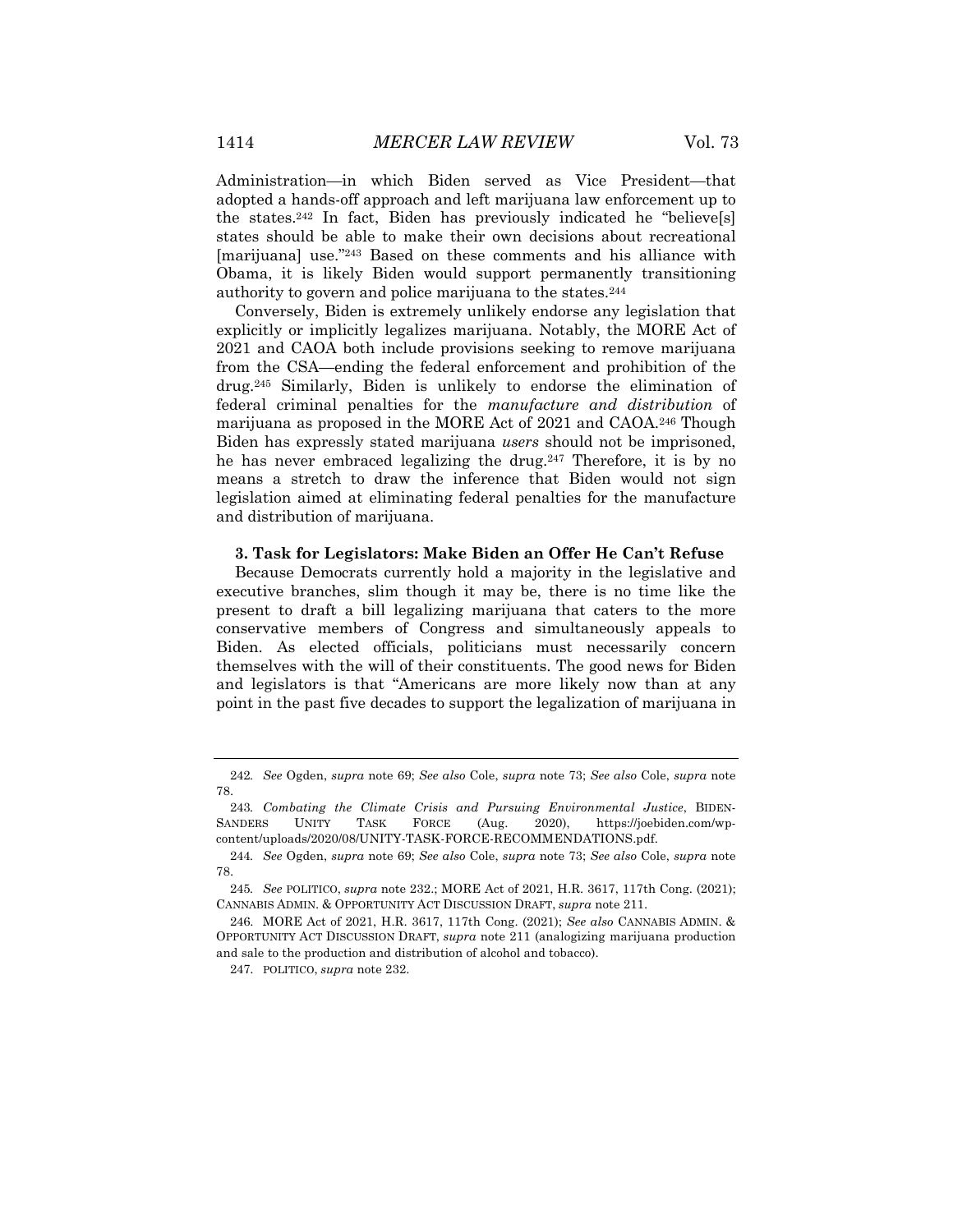the U.S."248 In fact, according to a 2019 Gallup poll, 68% of U.S. adults support the measure.<sup>249</sup> What's more, "70% of U.S. adults now consider smoking marijuana to be morally acceptable."250 A discerning Congress would strike while the iron is hot.

That marijuana is now socially and morally acceptable to most Americans is a stark contrast to views held during the majority of Biden's political career. When Gallup first measured the public's views of marijuana legalization in 1969, one year after Biden graduated law school, only 12% of Americans backed it.251 Biden went on to become Delaware's longest-serving senator between 1973–2009.252 Throughout the majority of his time in the Senate, less than 30% of Americans supported marijuana legalization.253

Because Biden was reared in an era that largely opposed marijuana legalization, legislators should take a stair-stepped approach, rather than an all-out offensive approach, when drafting proposals. Though legislators want to put on a show for constituents to demonstrate they are fighting for initiatives important to their home-states, those constituents would be far better served if the legislators were actually successful in having a legalization measure passed. Therefore, the best approach is to merge those portions of proposed legislation that are likely to garner support with Biden and more conservative members of Congress and remove those portions that are unlikely to meet final approval. Combining the MORE Act of 2021's decriminalization of cannabis with the CAOA's expungement of federal non-violent marijuana crimes and eliminating federal penalties for marijuanarelated activities that comply with state law from the STATES Act would generate a powerful and passable piece of legislation. Compromise is key and a foot in the door now would pave the way for future legislation to fully repeal the federal prohibition on marijuana. If Congress lays the foundation, taking into consideration Biden's static position on the legalization of marijuana, Biden is likely to acquiesce.

In the end, if Congress fails to percolate passable marijuana legislation up to Biden's desk, Biden is likely to reinstate the former hands-off guidance to prevent the DOJ from federally prosecuting CSA

<sup>248</sup>*. Support for Legal Marijuana Inches Up to New High of 68%*, GALLUP (Nov. 9, 2020), https://news.gallup.com/poll/323582/support-legal-marijuana-inches-newhigh.aspx?version=print.

<sup>249</sup>*. Id.*

<sup>250</sup>*. Id* (internal emphasis omitted).

<sup>251</sup>*. Id.*

<sup>252</sup>*. Joe Biden*, ENCYCLOPEDIA BRITANNICA, https://www.britannica.com/biography/ Joe-Biden (last visited Oct. 18, 2021).

<sup>253.</sup> GALLUP, *supra* note 248.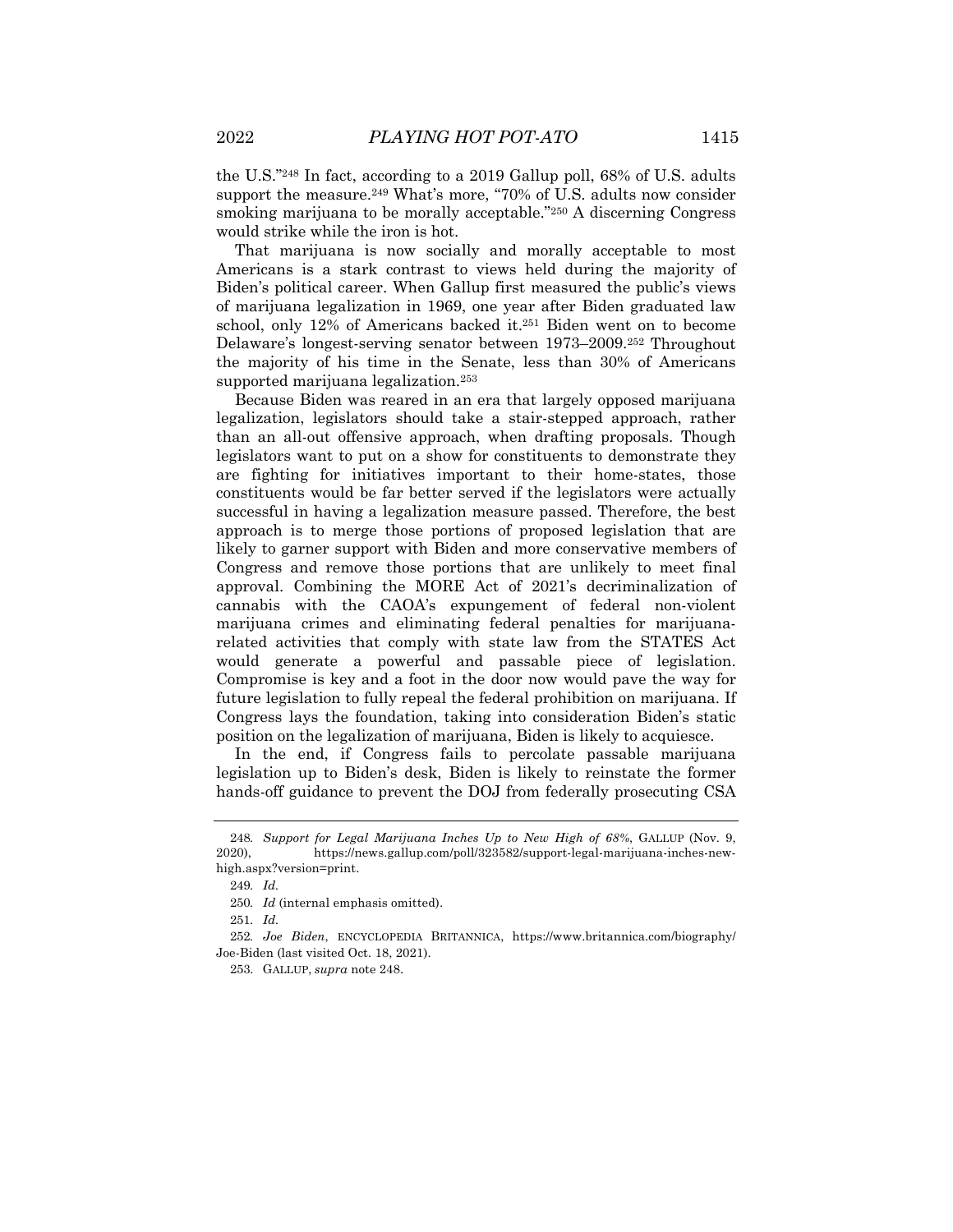offenders. In fact, this is almost a given. Not only did Biden serve in the Obama Administration responsible for these policies, but Biden himself has stood for the proposition that "[t]he Justice Department should not launch federal prosecutions of conduct that is legal at the state level."254

Though Biden could, and likely will, issue a moratorium on federal prosecution for CSA violations involving marijuana, this de facto legalization is not an adequate substitute for the actual removal of the federal prohibition through legislative action. For example, the President cannot, through the AG and DOJ, prevent private parties from using the federal prohibition from suing state-licensed marijuana businesses under the federal civil RICO statute to recover treble damages. Nor can the President order the Federal Reserve to alter its policies and provide marijuana businesses access to federal payment systems. Likewise, the President cannot lift any of the civil sanctions imposed by other federal agencies such as the Internal Revenue Service which, as in *Standing Akimbo, LLC*, imposes punitive accounting rules against state-licensed marijuana businesses.

In sum, legislators have a rare opportunity to peel back the decades-long prohibition on marijuana. In addition to holding the hot potato, Democrats hold a majority in the legislative branch; the executive office is held by a Democratic president; and two-thirds of the American public support marijuana legalization. If legislators carefully tailor a bill designed to decriminalize marijuana, expunge non-criminal marijuana records, and strengthen states' rights by eliminating federal penalties for marijuana-related activities that comply with state law, there has never been a higher likelihood of success. True, these measures do not culminate to a full end of federal prohibition of marijuana, but it is a good start. Just as Rome was not built in a day, prohibition will not end in one sweeping piece of legislation.

# VII. CONCLUSION

In the past, the government has engaged in a political game of "hot potato" concerning the federal prohibition of marijuana. No one group wants to tackle the dissonance that has arisen between federal and state law. As a result, the hot potato has passed time and again. Because it is a political question, the Supreme Court is not the appropriate venue to resolve the issue. Moreover, without the help of Congress, the President is also powerless to enact permanent changes to federal drug laws. The only viable solution lies with Congress.

<sup>254.</sup> BIDEN-SANDERS UNITY TASK FORCE, *supra* note 243.